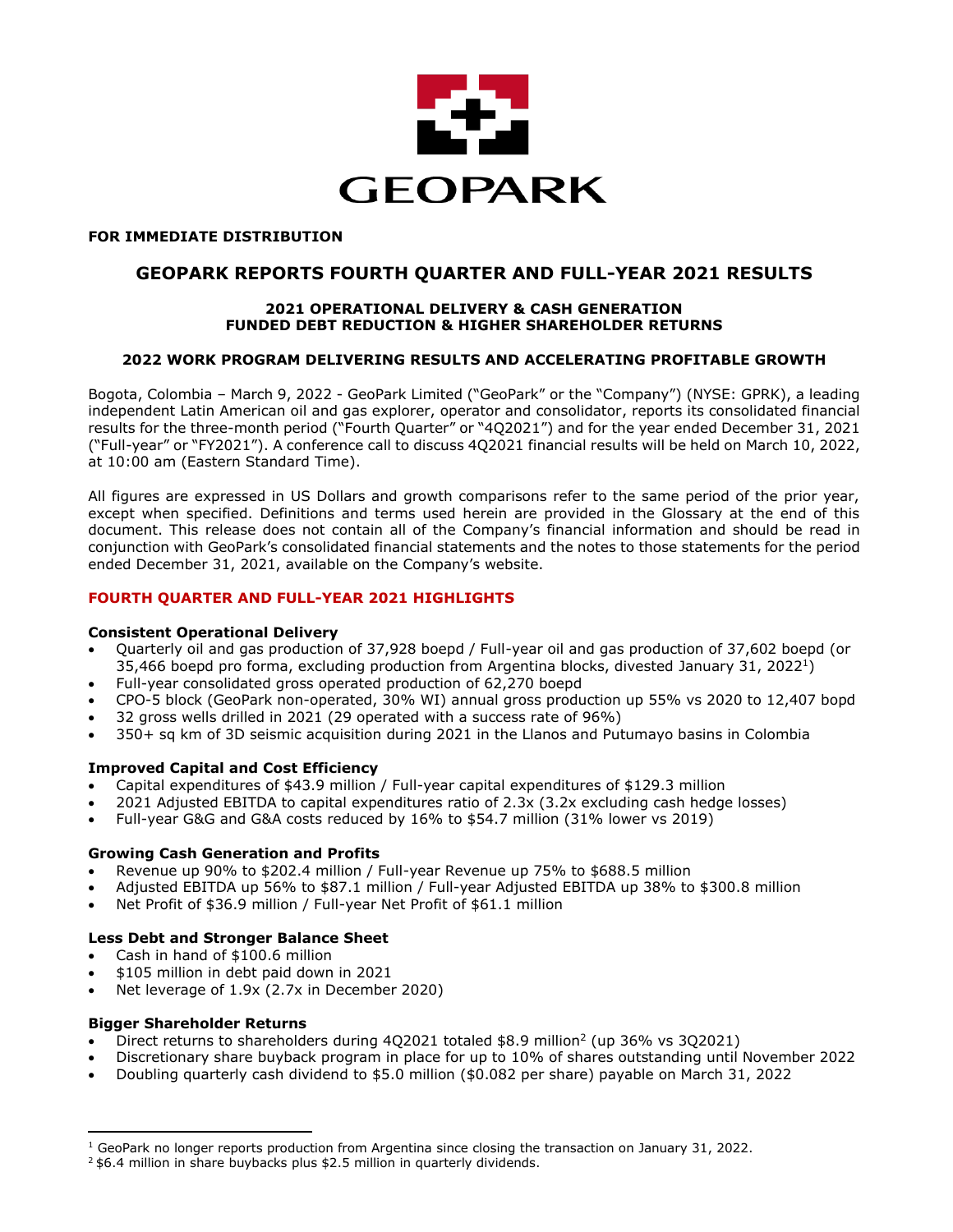# **40-48 Well Drilling Program Underway and Delivering Results**

- Self-funded 2022 capital expenditures program of \$160-180 million to drill 40-48 gross wells
- In Ecuador in the Perico block (GeoPark non-operated, 50% WI): First discovery with the Jandaya 1 well now producing gross 870 boepd (770 light oil and 0.6 mmcfpd of gas) with a 1.7% water cut
- In Colombia in the CPO-5 block: Indico 4 development well drilled and now producing gross 4,200 bopd of light oil with less than 0.2% water cut. Currently drilling the Indico 5 development well to be followed by high-impact exploration drilling campaign beginning by the end of 1Q2022
- In Colombia in the Llanos 34 block (GeoPark operated, 45% WI): 7 new gross development wells drilled in the Tigana, Jacana and Tigui oil fields

## **2022 Production and Cash Generation**

- Targeted 2022 production increase of 5-10% to 35,500-37,500 boepd does not include production from Argentina<sup>3</sup> and Brazil<sup>4</sup> and any potential production from 15-20 exploration wells being drilled
- At \$80-85/bbl Brent, the work program generates \$210-240 million free cash flow, a 25-30% yield
- At \$95-100/bbl Brent, the work program generates \$260-280 million free cash flow, a 31-33% yield
- Free cash flow will be used to: (i) fund additional capital opportunities within the portfolio, (ii) partially or fully repay the 2024 Notes (\$170 million principal remaining), as well as (iii) increasing shareholder returns (through dividends and buybacks) and other corporate purposes

James F. Park, Chief Executive Officer of GeoPark, said: "Thanks again to the incredible GeoPark team for delivering a successful 2021 and for continuing to make us a more-prepared and stronger Company – regardless of a world in constant change. Beginning as always with consistent on-the-ground operational performance and thoroughly working across all our Company to get better in every way, the year ended robustly with more cash generation, lower structure costs, smaller carbon footprint, more bottom-line profits, less debt, and more shareholder returns – including increased dividends. And 2022, building on this big momentum, is already off and running. Supported by our core low cost producing assets, we have 10 rigs working as part of a big 40-48 well drilling program – and with positive results coming in – including from an ambitious exploration drilling program focused on low-risk, quick tie-in opportunities in proven high potential basins. And, of course, there is a powerful wind at our back now with high oil prices and strong demand for the energy we are finding and producing."

 $3$  GeoPark no longer reports production from Argentina since closing the transaction on January 31, 2022.

<sup>4</sup> Please refer to section "Manati Gas Field Divestment Process Update in Brazil" included in this release.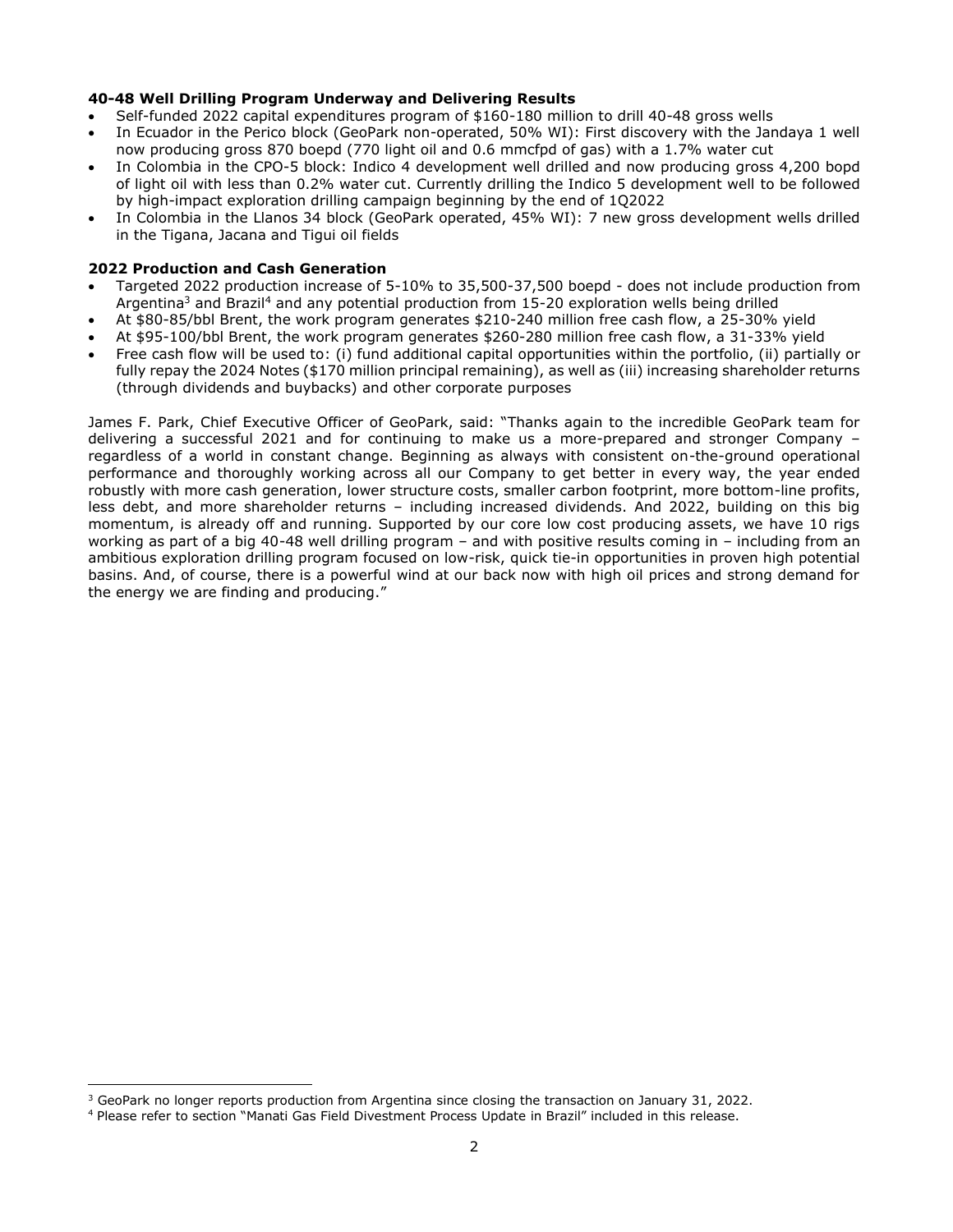# **PORTFOLIO MANAGEMENT UPDATE**

### Completion of the Argentina Divestment Process

In November 2021, GeoPark accepted an offer from Oilstone Energía S.A. to purchase GeoPark's 100% WI in the Aguada Baguales, El Porvenir and Puesto Touquet blocks for a total consideration of \$16 million. Closing of the transaction occurred on January 31, 2022 and GeoPark no longer reports production from these blocks since that date.

## Manati Gas Field Divestment Process Update in Brazil

In November 2020 GeoPark signed an agreement to sell its 10% non-operated WI in the Manati gas field to Gas Bridge S.A. for a total consideration of R\$144.4 million (\$~28 million at an exchange rate of R\$5.1 per dollar), including a fixed payment of R\$124.4 million plus an earn-out of R\$20.0 million, subject to obtaining certain regulatory approvals. The transaction is subject to several conditions that should be met before March 31, 2022 and that have not been met as of the date of this release.

## **SPEED / ESG+ ACHIEVEMENTS AND RECOGNITIONS**

### Electrification and Solar Photovoltaic Plant Update

The electrification of the Llanos 34 block is proceeding and is 51% complete. This connection will improve overall operational reliability and reduce carbon emissions and energy generation costs, and is expected to be fully operational in 2H2022. In addition, the solar photovoltaic plant in the Llanos 34 block is now 80% complete, and will be fully operational in 1H2022.

## Bloomberg Gender Equality-Index Inclusion

In January 2022 GeoPark was added to the Bloomberg Gender-Equality Index, including companies with bestin-class gender-related practices and policies.

# **CONSOLIDATED OPERATING PERFORMANCE**

Key performance indicators:

| <b>Key Indicators</b>                                  | 4Q2021 | 3Q2021 | <b>4Q2020</b> | <b>FY2021</b> | <b>FY2020</b> |
|--------------------------------------------------------|--------|--------|---------------|---------------|---------------|
| Oil production <sup>a</sup> (bopd)                     | 33,205 | 32,844 | 33,238        | 32,474        | 34,860        |
| Gas production (mcfpd)                                 | 28,338 | 30,090 | 36,390        | 30,768        | 31,992        |
| Average net production (boepd)                         | 37,928 | 37,859 | 39,304        | 37,602        | 40,192        |
| Brent oil price (\$ per bbl)                           | 79.0   | 73.2   | 46.0          | 70.7          | 43.2          |
| Combined realized price (\$ per boe)                   | 59.3   | 53.9   | 31.7          | 52.2          | 28.4          |
| Oil $($ per bb)$                                       | 65.9   | 60.3   | 35.5          | 58.4          | 31.2          |
| Gas $($$ per mcf)                                      | 4.0    | 4.2    | 3.0           | 4.0           | 3.0           |
| Sale of crude oil (\$ million)                         | 192.9  | 163.5  | 97.5          | 647.6         | 359.6         |
| Sale of gas (\$ million)                               | 9.5    | 10.5   | 9.2           | 40.9          | 34.1          |
| Revenue (\$ million)                                   | 202.4  | 174.0  | 106.7         | 688.5         | 393.7         |
| Commodity risk management contracts b (\$ million)     | (2.5)  | (11.7) | (17.5)        | (109.2)       | 8.1           |
| Production & operating costs <sup>c</sup> (\$ million) | (67.6) | (49.2) | (34.9)        | (212.8)       | (125.1)       |
| $G&G, G&Ad$ (\$ million)                               | (11.6) | (13.8) | (20.7)        | (54.7)        | (65.3)        |
| Selling expenses (\$ million)                          | (3.4)  | (1.8)  | (1.0)         | (8.8)         | (5.8)         |
| Adjusted EBITDA (\$ million)                           | 87.1   | 86.8   | 56.0          | 300.8         | 217.5         |
| Adjusted EBITDA (\$ per boe)                           | 25.5   | 26.9   | 16.6          | 22.8          | 15.7          |
| Operating Netback (\$ per boe)                         | 29.0   | 30.8   | 22.2          | 26.7          | 19.9          |
| Net Profit (loss) (\$ million)                         | 36.9   | 37.0   | (119.2)       | 61.1          | (233.0)       |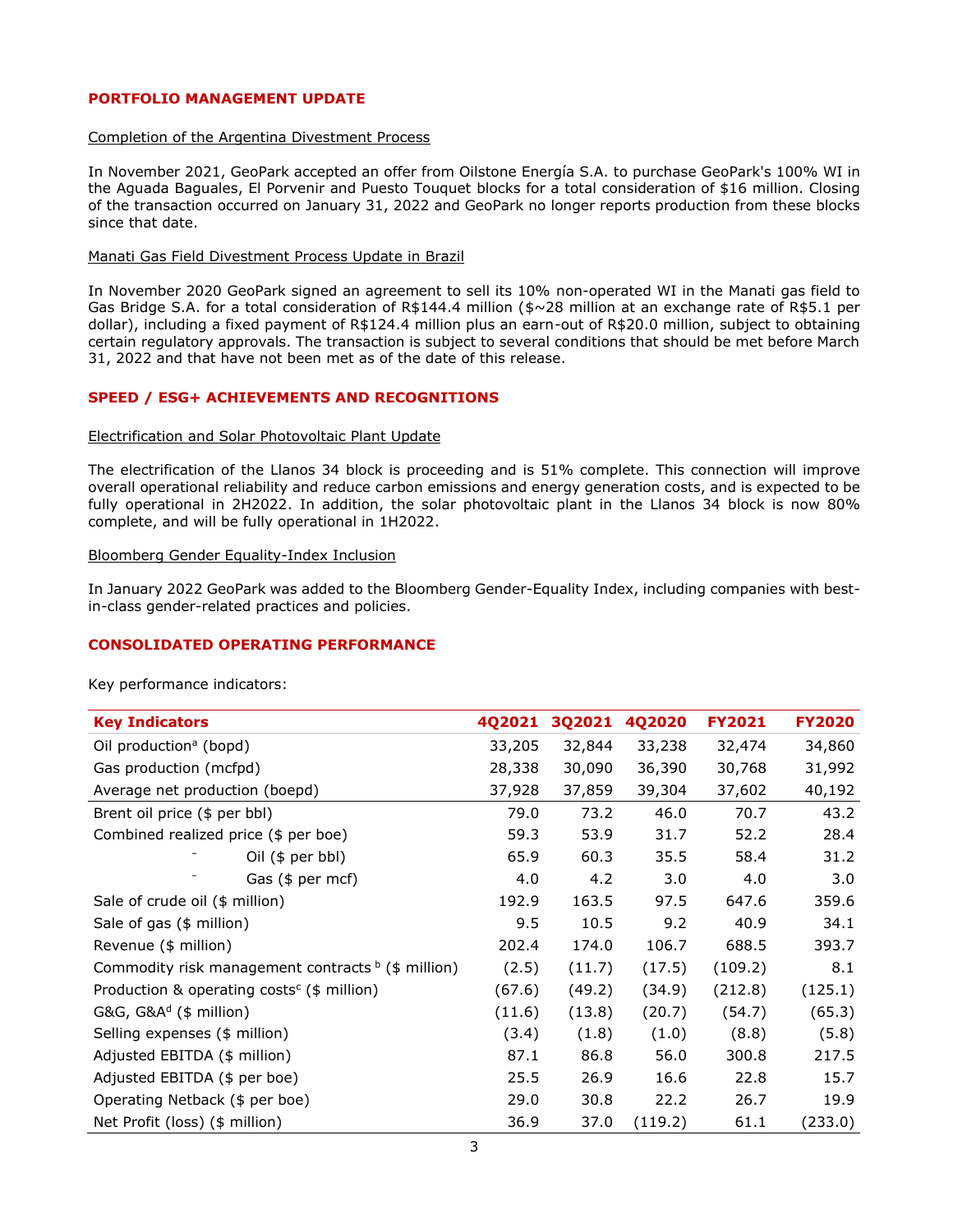| Capital expenditures (\$ million)              | 43.9                     | 30.6                     | 26.1                     | 129.3                    | 75.3  |
|------------------------------------------------|--------------------------|--------------------------|--------------------------|--------------------------|-------|
| Amerisur acquisition <sup>e</sup> (\$ million) | $\overline{\phantom{0}}$ | $\overline{\phantom{a}}$ | $\overline{\phantom{a}}$ | $\overline{\phantom{a}}$ | 272.3 |
| Cash and cash equivalents (\$ million)         | 100.6                    | 76.8                     | 201.9                    | 100.6                    | 201.9 |
| Short-term financial debt (\$ million)         | 17.9                     | 18.1                     | 17.7                     | 17.9                     | 17.7  |
| Long-term financial debt (\$ million)          | 656.2                    | 656.8                    | 766.9                    | 656.2                    | 766.9 |
| Net debt (\$ million)                          | 573.5                    | 598.1                    | 582.7                    | 573.5                    | 582.7 |

a) Includes royalties paid in kind in Colombia for approximately 1,119, 1,213 and 986 bopd in 4Q2021, 3Q2021 and 4Q2020, respectively. No royalties were paid in kind in other countries.

b) Please refer to the Commodity Risk Management section included below.

c) Production and operating costs include operating costs and royalties paid in cash.

- d) G&A and G&G expenses include non-cash, share-based payments for \$0.9 million, \$1.7 million and \$2.3 million in 4Q2021, 3Q2021 and 4Q2020, respectively. These expenses are excluded from the Adjusted EBITDA calculation.
- e) The Amerisur acquisition is shown net of cash acquired.

**Production:** Oil and gas production in 4Q2021 was 37,928 boepd. Compared to 4Q2020, oil and gas production decreased by 4%, resulting from lower production in Chile, Brazil, and Argentina, partially offset by a slight production increase in Colombia.

Oil represented 88% and 85% of total reported production in 4Q2021 and 4Q2020, respectively.

For further details, please refer to the 4Q2021 Operational Update published on January 19, 2022.

**Reference and Realized Oil Prices:** Brent crude oil prices averaged \$79.0 per bbl during 4Q2021, and the consolidated realized oil sales price averaged \$65.9 per bbl in 4Q2021.

The tables below provide a breakdown of reference and net realized oil prices in Colombia, Chile and Argentina in 4Q2021 and 4Q2020:

| 4Q2021 - Realized Oil Prices<br>(\$ per bb)  | <b>Colombia</b> | <b>Chile</b> | <b>Argentina</b> |
|----------------------------------------------|-----------------|--------------|------------------|
| Brent oil price (*)                          | 79.0            | 80.5         | 79.0             |
| Local marker differential                    | (4.8)           |              |                  |
| Commercial, transportation discounts & Other | (8.1)           | (8.0)        | (19.8)           |
| Realized oil price                           | 66.1            | 72.5         | 59.2             |
| Weight on oil sales mix                      | 95%             | $1\%$        | 4%               |

| 4Q2020 - Realized Oil Prices<br>(\$ per bb)  | <b>Colombia</b> | <b>Chile</b> | <b>Argentina</b> |
|----------------------------------------------|-----------------|--------------|------------------|
| Brent oil price $(*)$                        | 46.0            | 45.6         | 46.0             |
| Local marker differential                    | (2.3)           |              |                  |
| Commercial, transportation discounts & Other | (8.4)           | (7.8)        | (5.0)            |
| Realized oil price                           | 35.3            | 37.8         | 41.0             |
| Weight on oil sales mix                      | 95%             | $1\%$        | 4%               |

(\*) Brent oil price may differ in each country as sales are priced with different Brent reference prices.

**Revenue:** Consolidated revenue increased by 90% to \$202.4 million in 4Q2021, compared to \$106.7 million in 4Q2020, reflecting higher oil and gas prices and to a lesser extent a 2% increase in oil and gas deliveries.

Sales of crude oil: Consolidated oil revenue increased by 98% to \$192.9 million in 4Q2021, driven by a 87% increase in realized oil prices and to a lesser extent 6% higher oil deliveries. Oil revenue was 95% of total revenue in 4Q2021 and 91% in 4Q2020.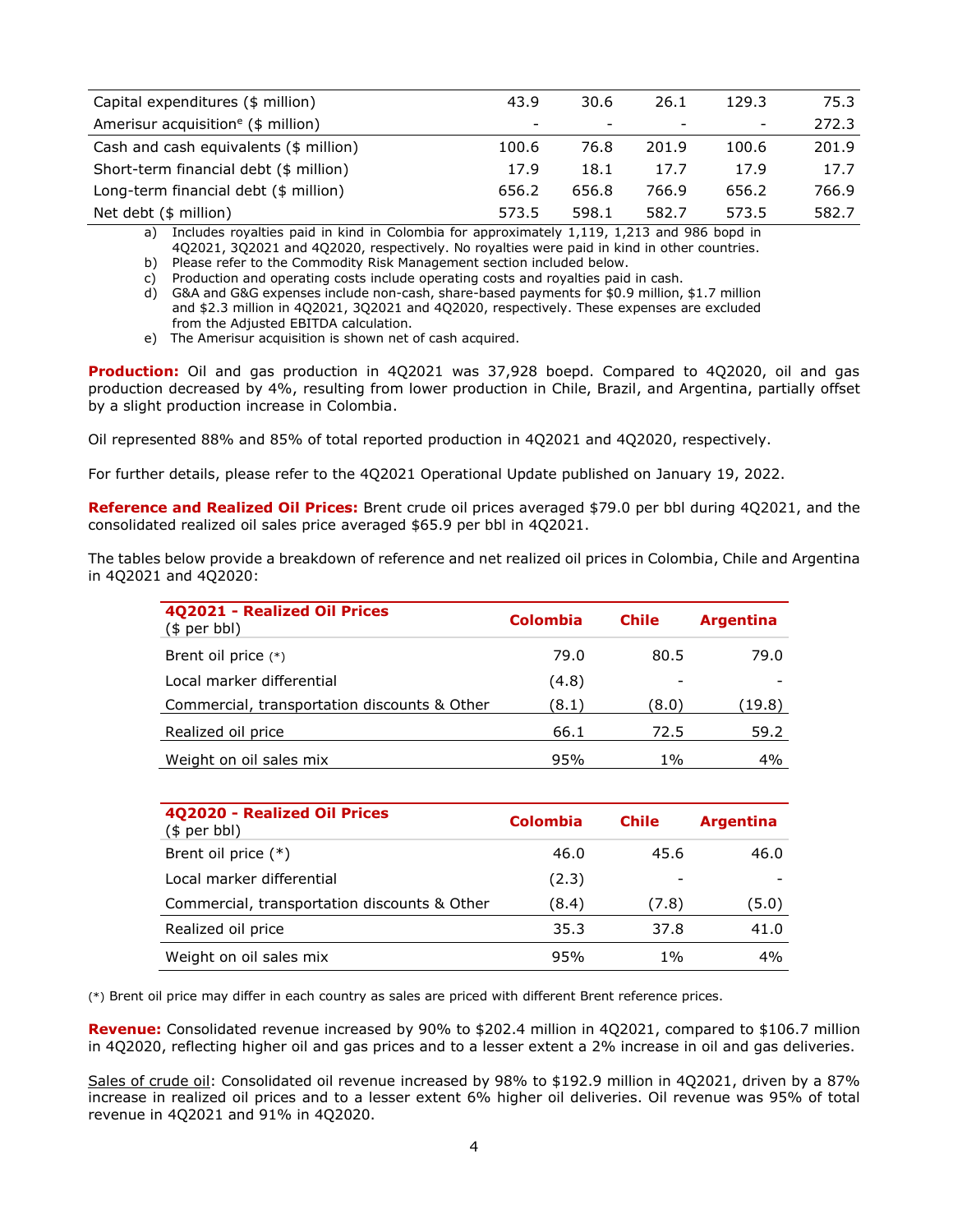| $(In$ millions of \$) | 4Q2021 | 402020 |
|-----------------------|--------|--------|
| Colombia              | 184.0  | 91.6   |
| Chile                 | 2.3    | 1.3    |
| Argentina             | 6.4    | 4.4    |
| <b>Brazil</b>         | 0.2    | 0.2    |
| Oil Revenue           | 192.9  | 97.5   |

- Colombia: 4Q2021 oil revenue increased by 101% to \$184.0 million, reflecting higher realized oil prices and higher oil deliveries. Realized prices increased by 87% to \$66.1 per bbl due to higher Brent oil prices while oil deliveries increased by 6% to 31,277 bopd. Earn-out payments increased to \$6.0 million in 4Q2021, compared to \$3.6 million in 4Q2020 in line with higher oil prices.
- Chile: 4Q2021 oil revenue increased by 69% to \$2.3 million, reflecting higher realized prices that were partially offset by lower oil deliveries. Realized prices increased by 92% to \$72.5 per bbl due to higher Brent oil prices while oil deliveries decreased by 12% to 339 bopd.
- Argentina: 4Q2021 oil revenue increased by 45% to \$6.4 million, due to 44% higher realized oil prices of \$59.2 per bbl. Oil deliveries remained flat at 1,175 bopd.

Sales of gas: Consolidated gas revenue increased by 3% to \$9.5 million in 4Q2021 compared to \$9.2 million in 4Q2020 reflecting 35% higher gas prices, partially offset by 24% lower gas deliveries. Gas revenue was 5% and 9% of total revenue in 4Q2021 and 4Q2020, respectively.

| $(In$ millions of \$) | 4Q2021 | 4Q2020 |
|-----------------------|--------|--------|
| Chile                 | 3.5    | 3.5    |
| <b>Brazil</b>         | 4.5    | 4.5    |
| Argentina             | 1.0    | 0.6    |
| Colombia              | 0.5    | 0.6    |
| Gas Revenue           | 9.5    | 9.2    |

- Chile: 4Q2021 gas revenue remained flat at \$3.5 million, reflecting lower gas deliveries that were offset by higher gas prices. Gas deliveries fell by 38% to 10,254 mcfpd (1,709 boepd). Gas prices were 61% higher, at \$3.7 per mcf (\$22.0 per boe) in 4Q2021.
- Brazil: 4Q2021 gas revenue remained flat at \$4.5 million, due to higher gas prices that were offset by lower gas deliveries. Gas prices increased by 20% to \$5.0 per mcf (\$29.9 per boe). Gas deliveries decreased by 16% from the Manati gas field (GeoPark non-operated, 10% WI) to 9,881 mcfpd (1,647 boepd).
- Argentina: 4Q2021 gas revenue increased by 49% to \$1.0 million, resulting from higher gas prices and higher gas deliveries. Gas prices increased by 47% to \$2.4 per mcf (\$14.4 per boe) while deliveries increased by 2% to 4,327 mcfpd (721 boepd).

**Commodity Risk Management Contracts:** Consolidated commodity risk management contracts amounted to a \$2.5 million loss in 4Q2021, compared to a \$17.5 million loss in 4Q2020.

The table below provides a breakdown of realized and unrealized commodity risk management contracts in 4Q2021 and 4Q2020: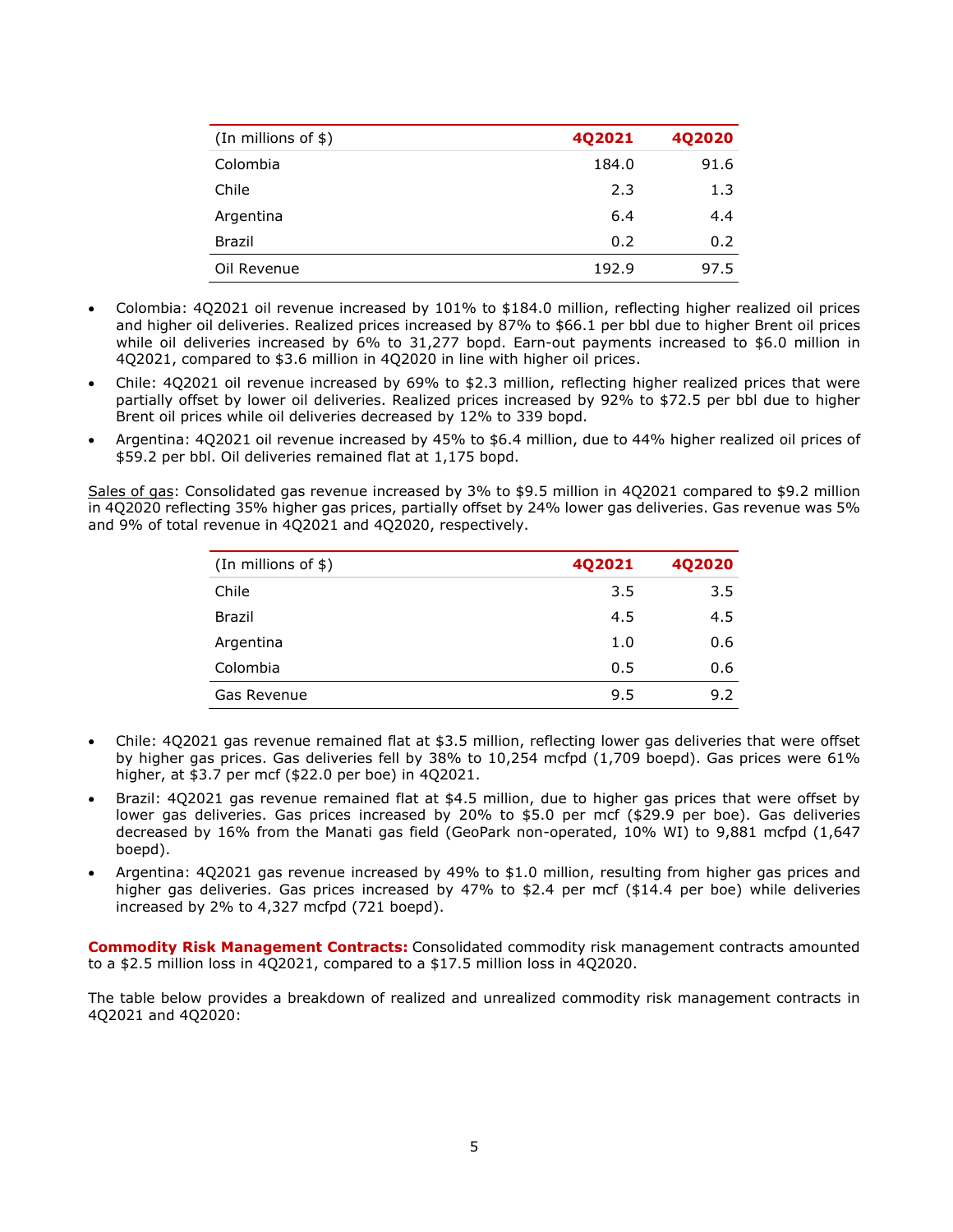| $(In$ millions of \$)               | 402021 | 402020 |
|-------------------------------------|--------|--------|
| Realized (loss) gain                | (31.0) | 5.3    |
| Unrealized gain (loss)              | 28.5   | (22.8) |
| Commodity risk management contracts | (2.5)  | (17.5) |

The realized portion of the commodity risk management contracts registered a loss of \$31.0 million in 4Q2021 compared to a \$5.3 million gain in 4Q2020. Realized losses recorded in 4Q2021 reflected the impact of zero cost collar hedges covering a portion of the Company's oil production with average ceiling prices below actual Brent oil prices during the quarter.

The unrealized portion of the commodity risk management contracts amounted to a \$28.5 million gain in 4Q2021, compared to a \$22.8 million loss in 4Q2020. Unrealized gains during 4Q2021 resulted from the reclassification of unrealized to realized losses during 4Q2021 plus unrealized losses accrued in 4Q2021 due to the increase in the forward Brent oil price curve at December 31, 2021 compared to September 30, 2021.

Please refer to the "Commodity Risk Oil Management Contracts" section below for a description of hedges in place as of the date of this release.

**Production and Operating Costs<sup>5</sup>:** Consolidated production and operating costs increased to \$67.6 million from \$34.9 million, mainly resulting from a \$26.2 million increase in cash royalties due to higher oil and gas prices, and to a lesser extent, due to increased operating costs.

The table below provides a breakdown of production and operating costs in 4Q2021 and 4Q2020:

| $(In$ millions of $$)$         | 4Q2021 | 4Q2020 |
|--------------------------------|--------|--------|
| Cash royalties                 | (37.7) | (11.6) |
| Share-based payments           | (0.1)  | (0.4)  |
| Operating costs                | (29.8) | (22.9) |
| Production and operating costs | (67.6) | (34.9) |

Consolidated royalties increased to \$37.7 million in 4Q2021 compared to \$11.6 million in 4Q2020, in line with higher oil and gas prices.

Consolidated operating costs increased to \$29.8 million in 4Q2021 compared to \$22.9 million in 4Q2020.

The breakdown of operating costs is as follows:

- Colombia: Operating costs per boe amounted to \$7.7 in 4Q2021, compared to \$6.5 in 4Q2020. Total operating costs increased to \$21.4 million in 4Q2021 from \$16.4 million in 4Q2020 due to higher deliveries (deliveries in Colombia increased by 6%) and higher operating costs per boe resulting from inventories reduction in the Platanillo block, with higher costs per boe than the Llanos 34 or CPO-5 blocks, combined with higher maintenance costs.
- Chile: Operating costs per boe amounted to \$14.9 in 4Q2021, compared to \$8.9 in 4Q2020. Total operating costs increased to \$2.8 million in 4Q2021 from \$2.6 million in 4Q2020, in line with higher operating costs per boe, partially offset by lower oil and gas deliveries (deliveries in Chile decreased by 35%).
- Brazil: Operating costs per boe amounted to \$7.4 in 4Q2021 compared to \$7.6 in 4Q2020. Total operating costs decreased to \$0.8 million in 4Q2021 from \$0.9 million in 4Q2020, due to lower operating costs per boe and reflecting lower gas deliveries in the Manati field (deliveries in Brazil decreased by 16%).
- Argentina: Operating costs per boe amounted to \$27.8 in 4Q2021 compared to \$18.5 in 4Q2020. Total operating costs increased to \$4.8 million in 4Q2021 from \$3.1 million in 4Q2020, due to higher operating costs per boe and higher oil and gas deliveries.

 $5$  Operating costs per boe represents the figures used in Adjusted EBITDA calculation with certain adjustments to the reported figures.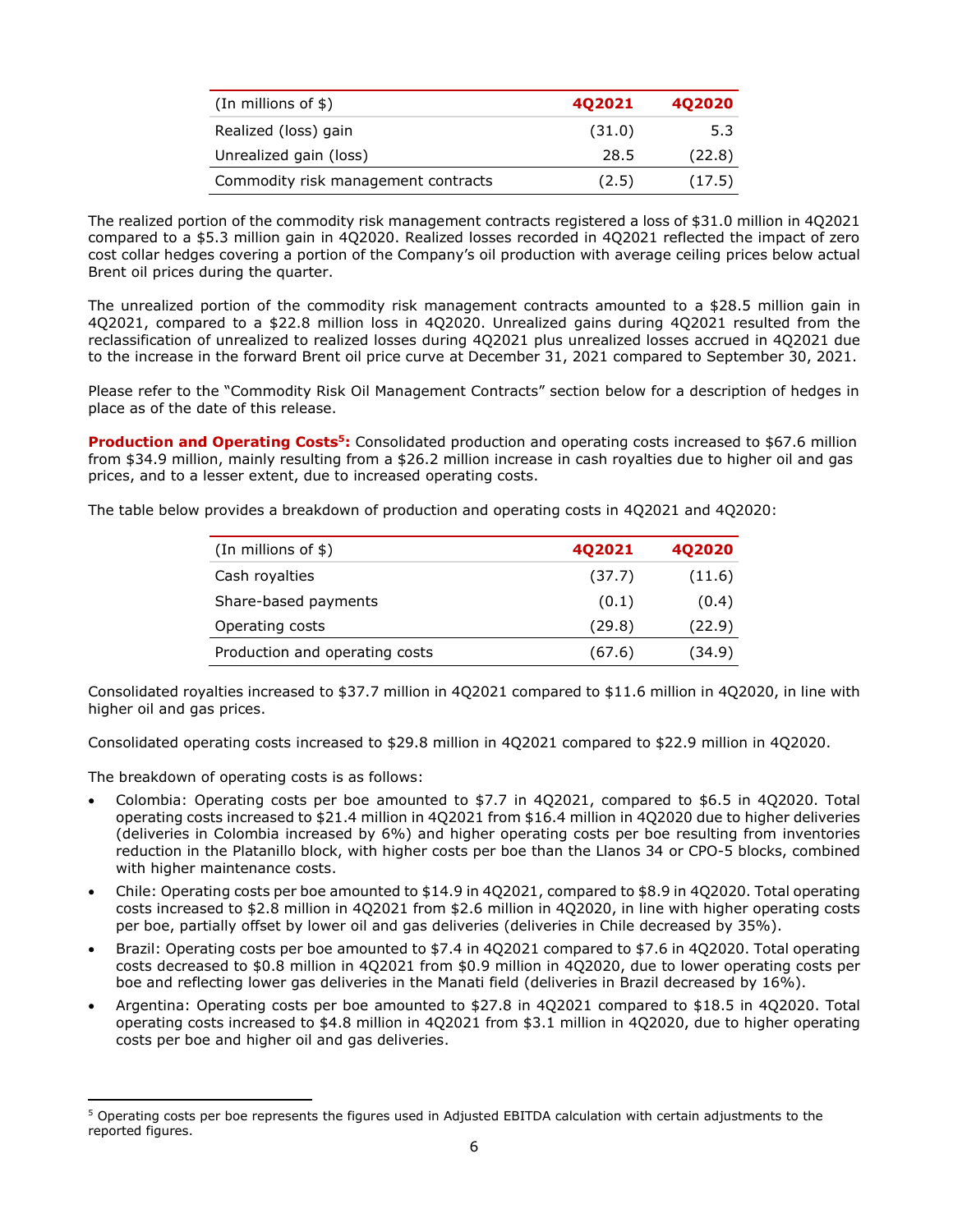Lower operating costs per boe in 4Q2020 in Chile and Argentina mainly resulted from reduced or suspended well intervention and maintenance activities resulting from the lower oil price environment in 2020.

**Selling Expenses:** Consolidated selling expenses increased to \$3.4 million in 4Q2021, compared to \$0.9 million in 4Q2020.

**Administrative Expenses:** Consolidated G&A decreased to \$11.0 million in 4Q2021 compared to \$16.0 million in 4Q2020 due to lower staff costs and higher allocation to joint operations.

**Geological & Geophysical Expenses:** Consolidated G&G expenses decreased to \$0.6 million in 4Q2021 compared to \$4.8 million in 4Q2020 due to lower staff costs.

Adjusted EBITDA: Consolidated Adjusted EBITDA<sup>6</sup> increased by 56% to \$87.1 million, or \$25.5 per boe, in 4Q2021 compared to \$56.0 million, or \$16.6 per boe, in 4Q2020.

| (In millions of $$$ )        | 402021 | 4Q2020 |
|------------------------------|--------|--------|
| Colombia                     | 90.1   | 60.5   |
| Chile                        | 1.8    | 0.3    |
| Brazil                       | 2.9    | 2.2    |
| Argentina                    | (2.8)  | (1.7)  |
| Corporate, Ecuador and Other | (4.9)  | (5.3)  |
| <b>Adjusted EBITDA</b>       | 87.1   | 56.0   |

The table below shows production, volumes sold and the breakdown of the most significant components of Adjusted EBITDA for 4Q2021 and 4Q2020, on a per country and per boe basis:

| <b>Adjusted EBITDA/boe</b>                            | <b>Colombia</b> |         | <b>Chile</b> |       | <b>Brazil</b> |                          | <b>Argentina</b> |                          | <b>Total</b> |         |
|-------------------------------------------------------|-----------------|---------|--------------|-------|---------------|--------------------------|------------------|--------------------------|--------------|---------|
|                                                       | 4Q21            | 4Q20    | 4Q21         | 4Q20  | 4Q21          | 4Q20                     | 4Q21             | 4Q20                     | 4Q21         | 4Q20    |
| Production (boepd)                                    | 32,002          | 31,858  | 2,162        | 3,133 | 1,822         | 2,167                    | 1,942            | 2,146                    | 37,928       | 39,304  |
| Inventories, RIK <sup>a</sup> & Other                 | (512)           | (2,329) | (114)        | 11    | (150)         | (187)                    | (46)             | (266)                    | (822)        | (2,771) |
| Sales volume (boepd)                                  | 31,490          | 29,529  | 2,048        | 3,144 | 1,672         | 1,980                    | 1,896            | 1,880                    | 37,106       | 36,533  |
| % Oil                                                 | 99.3%           | 99.3%   | 17%          | 12%   | 2%            | $1\%$                    | 62%              | 62%                      | 88%          | 85%     |
| (\$ per boe)                                          |                 |         |              |       |               |                          |                  |                          |              |         |
| Realized oil price                                    | 66.1            | 35.3    | 72.5         | 37.8  | 79.5          | 43.2                     | 59.2             | 41.0                     | 65.9         | 35.5    |
| Realized gas price <sup>b</sup>                       | 26.7            | 31.3    | 22.0         | 13.7  | 29.9          | 24.9                     | 14.4             | 9.8                      | 24.0         | 17.7    |
| Earn-out                                              | (2.1)           | (1.3)   |              |       |               |                          |                  |                          | (2.0)        | (1.1)   |
| <b>Combined Price</b>                                 | 63.7            | 33.9    | 30.3         | 16.6  | 30.6          | 25.2                     | 42.2             | 29.3                     | 59.3         | 31.7    |
| Realized<br>commodity<br>risk<br>management contracts | (10.7)          | 2.0     |              |       |               |                          |                  | $\overline{\phantom{a}}$ | (9.1)        | 1.6     |
| Operating costs                                       | (7.7)           | (6.5)   | (14.9)       | (8.9) | (7.4)         | (7.6)                    | (27.8)           | (18.5)                   | (9.1)        | (7.4)   |
| Royalties in cash                                     | (12.5)          | (3.8)   | (1.2)        | (0.6) | (2.2)         | (2.0)                    | (5.8)            | (4.5)                    | (11.1)       | (3.4)   |
| Selling & other expenses                              | (1.0)           | (0.2)   | (0.4)        | (0.3) | (0.0)         | $\overline{\phantom{a}}$ | (2.5)            | (1.2)                    | (1.0)        | (0.3)   |
| <b>Operating Netback/boe</b>                          | 31.8            | 25.4    | 13.9         | 6.9   | 21.0          | 15.6                     | 6.0              | 5.2                      | 29.0         | 22.2    |
| G&A, G&G & other                                      |                 |         |              |       |               |                          |                  |                          | (3.5)        | (5.6)   |
| <b>Adjusted EBITDA/boe</b>                            |                 |         |              |       |               |                          |                  |                          | 25.5         | 16.6    |

a) Includes royalties paid in kind in Colombia for approximately 1,119 and 986 bopd in 4Q2021 and 4Q2020, respectively. No royalties were paid in kind in other countries.

b) Conversion rate of  $\frac{\text{smcf}}{\text{sboe}=1/6}$ .

<sup>6</sup> See "Reconciliation of Adjusted EBITDA to Profit (Loss) Before Income Tax and Adjusted EBITDA per boe" included in this press release.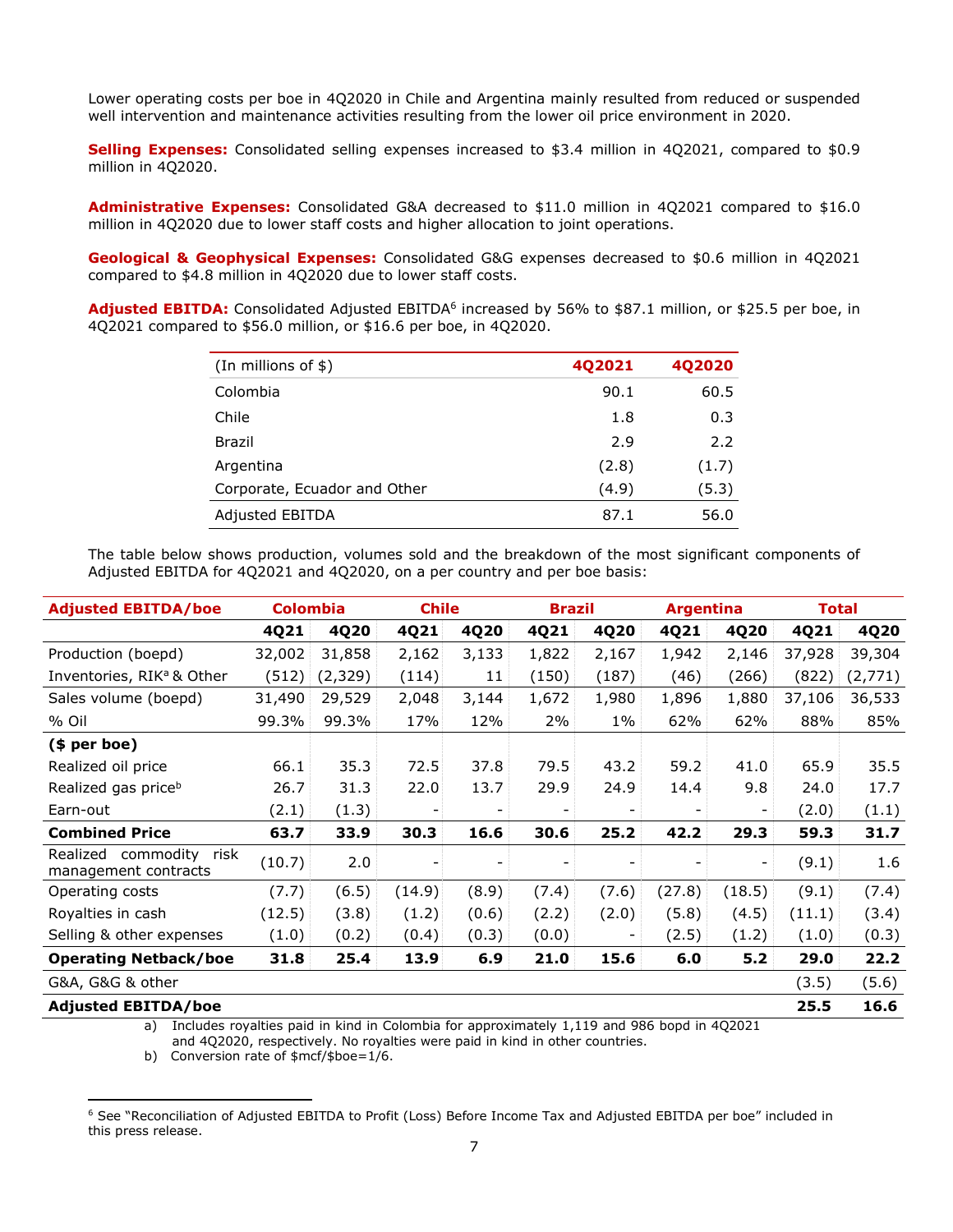**Depreciation:** Consolidated depreciation charges decreased by 23% to \$22.2 million in 4Q2021 compared to \$28.8 million in 4Q2020, in line with lower depreciation costs per boe, partially offset by a 2% increase in oil and gas volumes delivered.

**Write-off of unsuccessful exploration efforts:** The consolidated write-off of unsuccessful exploration efforts was zero in 4Q2021 compared to \$48.9 million in 4Q2020.

**Impairment of non-financial assets:** The consolidated impairment charges amounted to a \$17.6 million loss in 4Q2021 compared to a \$35.4 million loss in 4Q2020. Impairment charges in 4Q2021 refer to costs incurred in previous years in the Fell block in Chile, resulting from lower oil and gas reserves in the 2021 yearend reserves certification. An impairment loss is recognized for the amount by which an asset's carrying amount exceeds its recoverable amount.

**Other Income (Expenses):** Other operating expenses showed a \$8.0 million loss in 4Q2021, compared to a \$2.7 million loss in 4Q2020.

#### **CONSOLIDATED NON-OPERATING RESULTS AND PROFIT FOR THE PERIOD**

**Financial Expenses:** Net financial expenses decreased to \$13.1 million in 4Q2021 compared to \$16.4 million in 4Q2020, mainly resulting from the strategic deleveraging process executed in April 2021 that resulted in significant gross debt reduction with extended maturities and lower cost of debt.

**Foreign Exchange:** Net foreign exchange charges amounted to a \$0.4 million loss in 4Q2021 compared to a \$6.3 million loss in 4Q2020.

**Income Tax:** Income taxes totaled \$19.1 million in 4Q2021 compared to \$13.4 million in 4Q2020, mainly resulting from the effect of higher taxable profits before tax recorded in 4Q2021 compared to 4Q2020.

**Net Profit:** Gain of \$36.9 million in 402021 compared to a \$119.2 million loss recorded in 402020.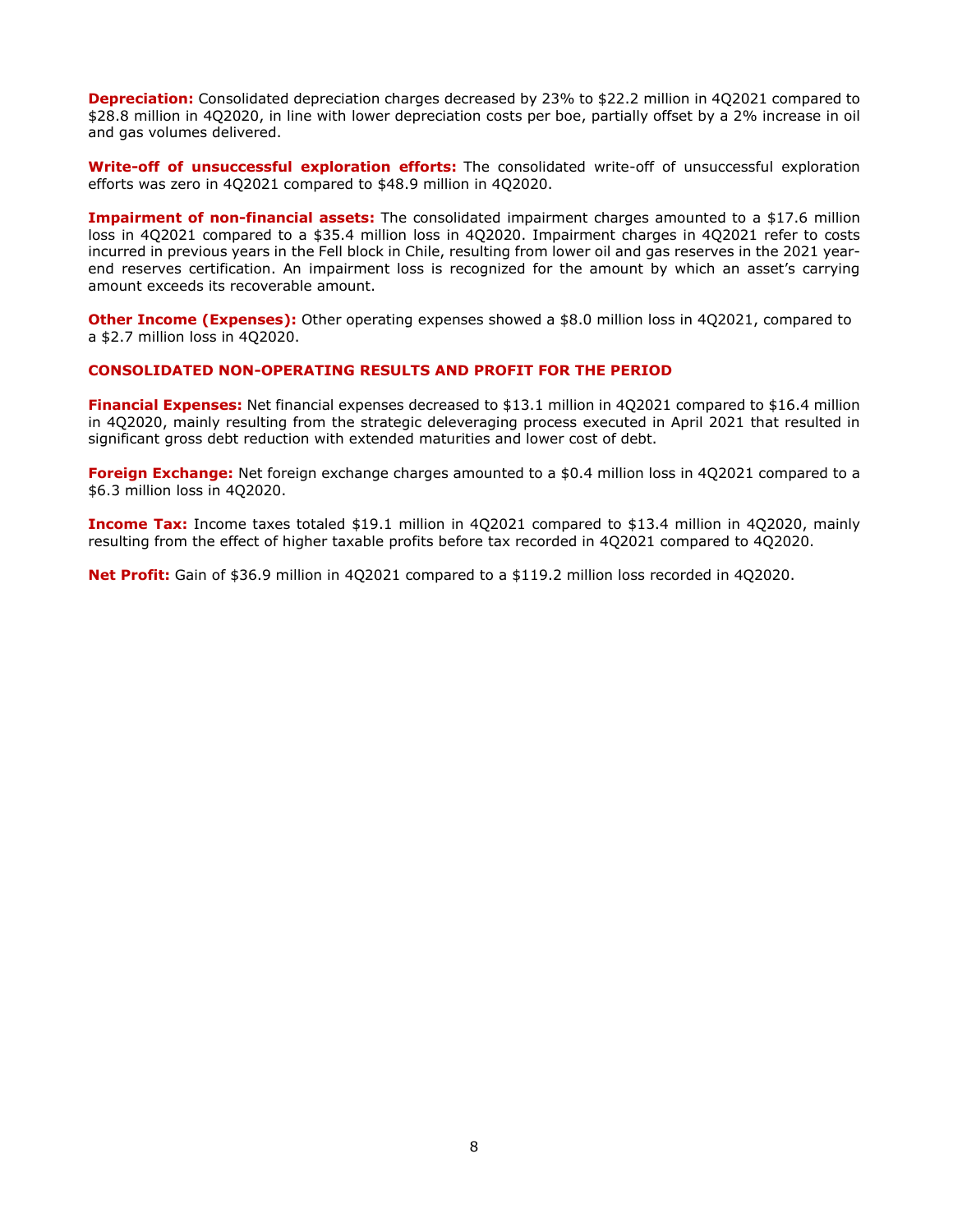# **BALANCE SHEET**

**Cash and Cash Equivalents:** Cash and cash equivalents totaled \$100.6 million as of December 31, 2021, compared to \$201.9 million as of December 31, 2020.

The net decrease in cash and cash equivalents as of December 31, 2021, compared to December 31, 2020 is explained by the following:

| $(In$ millions of \$)                   | <b>FY2021</b> |
|-----------------------------------------|---------------|
| Cash flows from operating activities    | 216.8         |
| Cash flows used in investing activities | (126.6)       |
| Cash flows used in financing activities | (190.4)       |
| Net decrease in cash & cash equivalents | (100.2)       |

Cash flows from operating activities are shown net of cash taxes paid of \$65.3 million.

Cash flows used in investing activities included capital expenditures incurred by the Company as part of its 2021 work program, partially offset by proceeds from the disposal of assets of \$2.7 million.

Cash flows used in financing activities included the strategic deleveraging process executed in April 2021 through a tender to purchase \$255.0 million of the 2024 Notes that was funded with a combination of cash and cash equivalents and funds obtained from the reopening of the 2027 Notes.

**Financial Debt:** Total financial debt net of issuance cost was \$674.1 million, including the remainder of the 2024 Notes, the 2027 Notes and other bank loans totaling \$2.3 million. Short-term financial debt was \$17.9 million as of December 31, 2021.

| (In millions of $$$ ) | Dec 31, 2021 | Dec 31, 2020 |
|-----------------------|--------------|--------------|
| 2024 Notes            | 171.9        | 428.7        |
| 2027 Notes            | 499.9        | 352.1        |
| Other bank loans      | 2.3          | 3.7          |
| Financial debt        | 674.1        | 784.6        |

For further details, please refer to Note 27 of GeoPark's consolidated financial statements as of December 31, 2021, available on the Company's website.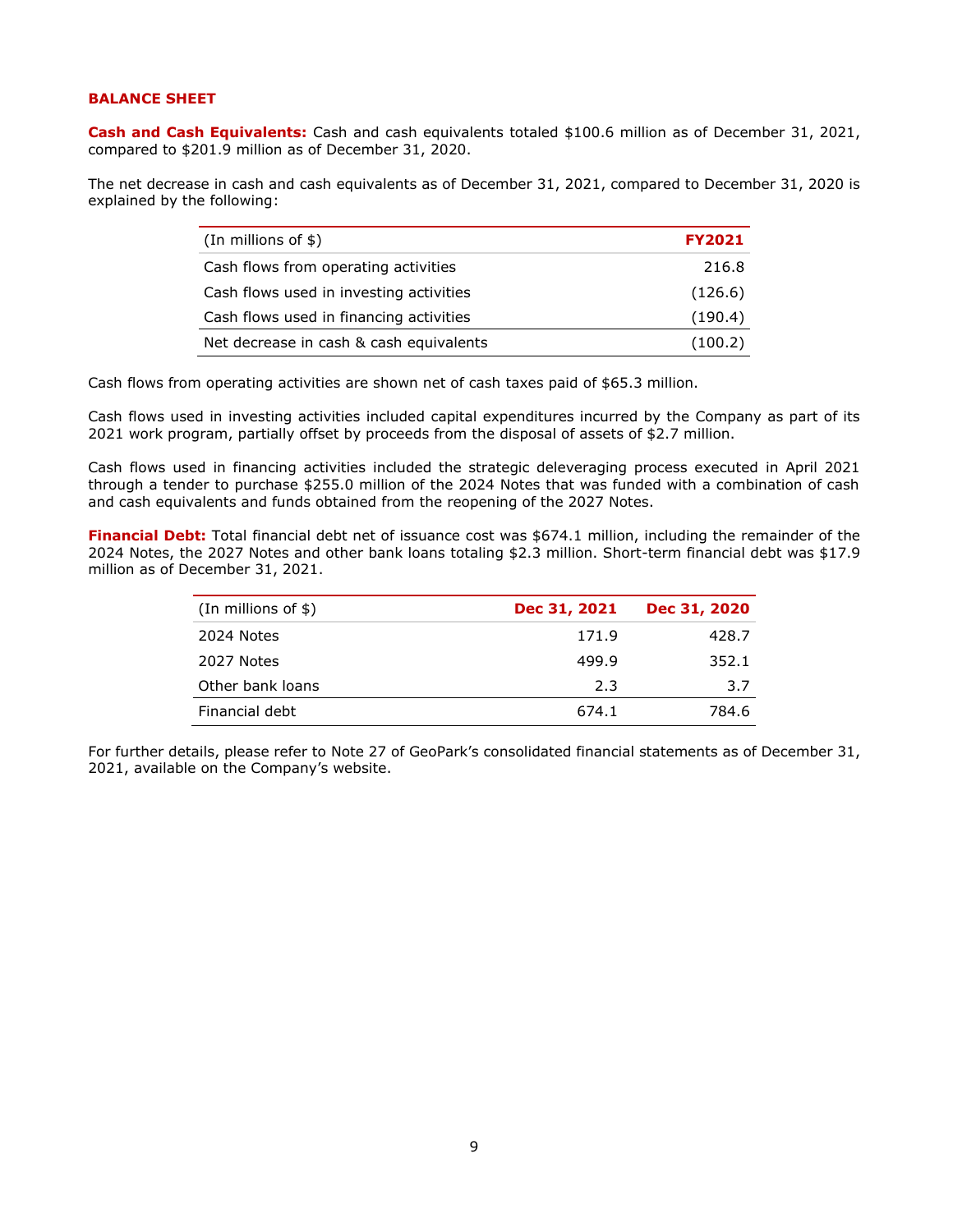### **FINANCIAL RATIOS<sup>a</sup>**

| <b>Period-end</b> | <b>Financial</b><br><b>Debt</b> | <b>Cash and Cash</b><br><b>Equivalents</b>                                        | <b>Net Debt</b> | <b>Net Debt/LTM LTM Interest</b><br>Adj. EBITDA | <b>Coverage</b> |
|-------------------|---------------------------------|-----------------------------------------------------------------------------------|-----------------|-------------------------------------------------|-----------------|
| 4Q2020            | 784.6                           | 201.9                                                                             | 582.7           | 2.7x                                            | 4.5x            |
| 1Q2021            | 773.0                           | 187.6                                                                             | 585.4           | 2.8x                                            | 4.1x            |
| 2Q2021            | 683.7                           | 85.0                                                                              | 598.7           | 2.5x                                            | 4.9x            |
| 3Q2021            | 674.9                           | 76.8                                                                              | 598.1           | 2.2x                                            | 5.8x            |
| 4Q2021<br>$\sim$  | 674.1                           | 100.6<br>Depart on the floor lead to do in a coath floor and the college (NLTM/I) | 573.5           | 1.9x                                            | 6.7x            |

(In millions of \$)

a) Based on trailing last twelve-month financial results ("LTM").

**Covenants in the 2024 and 2027 Notes:** The 2024 and 2027 Notes include incurrence test covenants that provide, among other things, that the Net Debt to Adjusted EBITDA ratio should not exceed 3.25 times and the Adjusted EBITDA to Interest ratio should exceed 2.5 times.

For further details, please refer to Note 27 of GeoPark's consolidated financial statements as of December 31, 2021, available on the Company's website.

# **COMMODITY RISK OIL MANAGEMENT CONTRACTS**

The table below summarizes commodity risk management contracts in place as of the date of this release:

| <b>Period</b> | Type             | <b>Reference</b> | Volume<br>(bopd) | <b>Contract Terms</b><br>(Average \$ per bbl) |                  |
|---------------|------------------|------------------|------------------|-----------------------------------------------|------------------|
|               |                  |                  |                  | <b>Purchased Put</b>                          | <b>Sold Call</b> |
| 102022        | Zero cost collar | <b>Brent</b>     | 14,500           | 49.1                                          | 74.8             |
| 202022        | Zero cost collar | <b>Brent</b>     | 12,500           | 53.4                                          | 79.4             |
| 3Q2022        | Zero cost collar | <b>Brent</b>     | 13,000           | 58.6                                          | 86.5             |
| 4Q2022        | Zero cost collar | <b>Brent</b>     | 12,000           | 60.6                                          | 92.6             |
| 102023        | Zero cost collar | <b>Brent</b>     | 7,500            | 65.0                                          | 105.0            |
| 202023        | Zero cost collar | <b>Brent</b>     | 3,000            | 67.5                                          | 102.1            |

For further details, please refer to Note 8 of GeoPark's consolidated financial statements for the period ended December 31, 2021, available on the Company's website.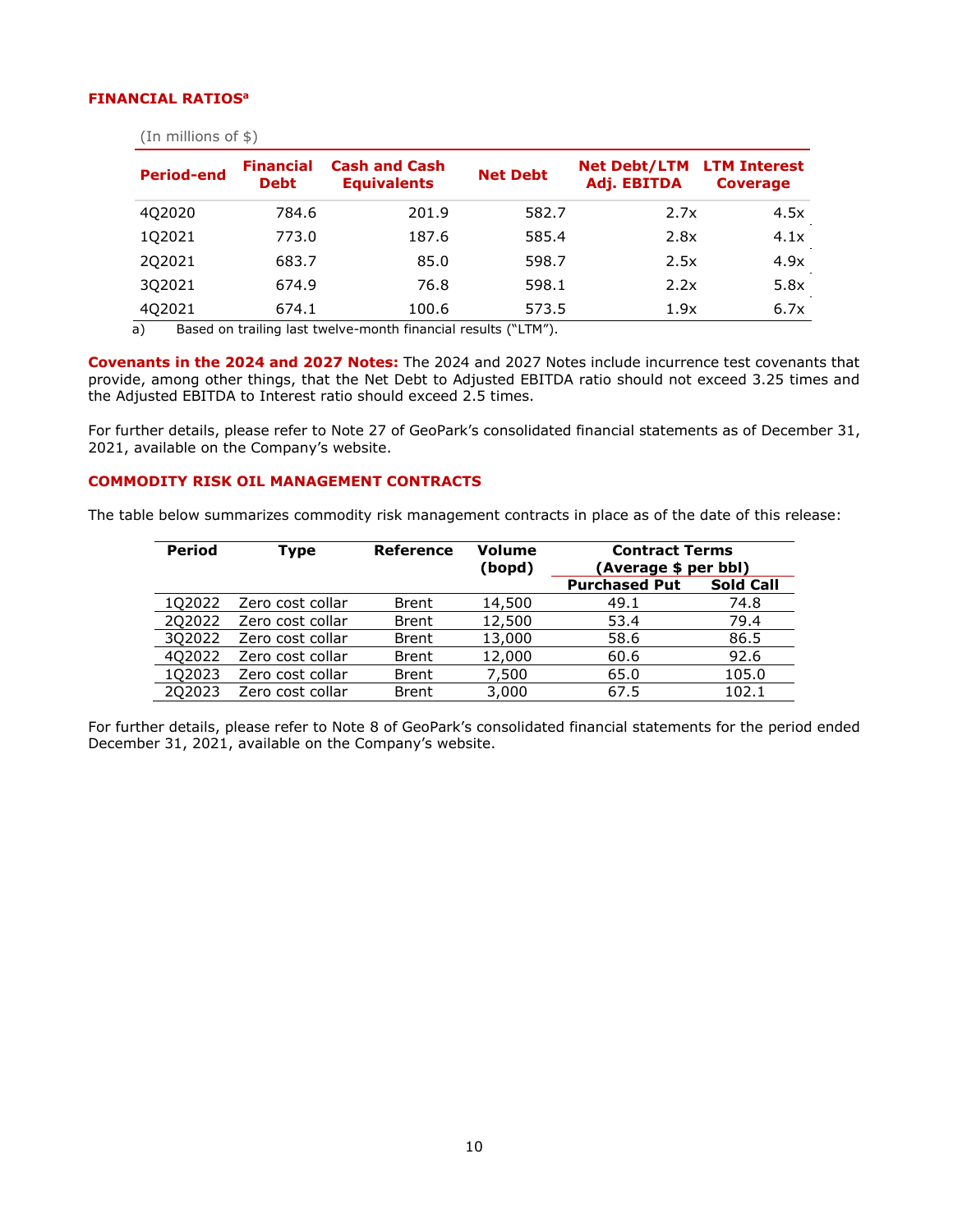# **SELECTED INFORMATION BY BUSINESS SEGMENT (UNAUDITED)**

a) Production and operating costs = Operating costs + Royalties + Share-based payments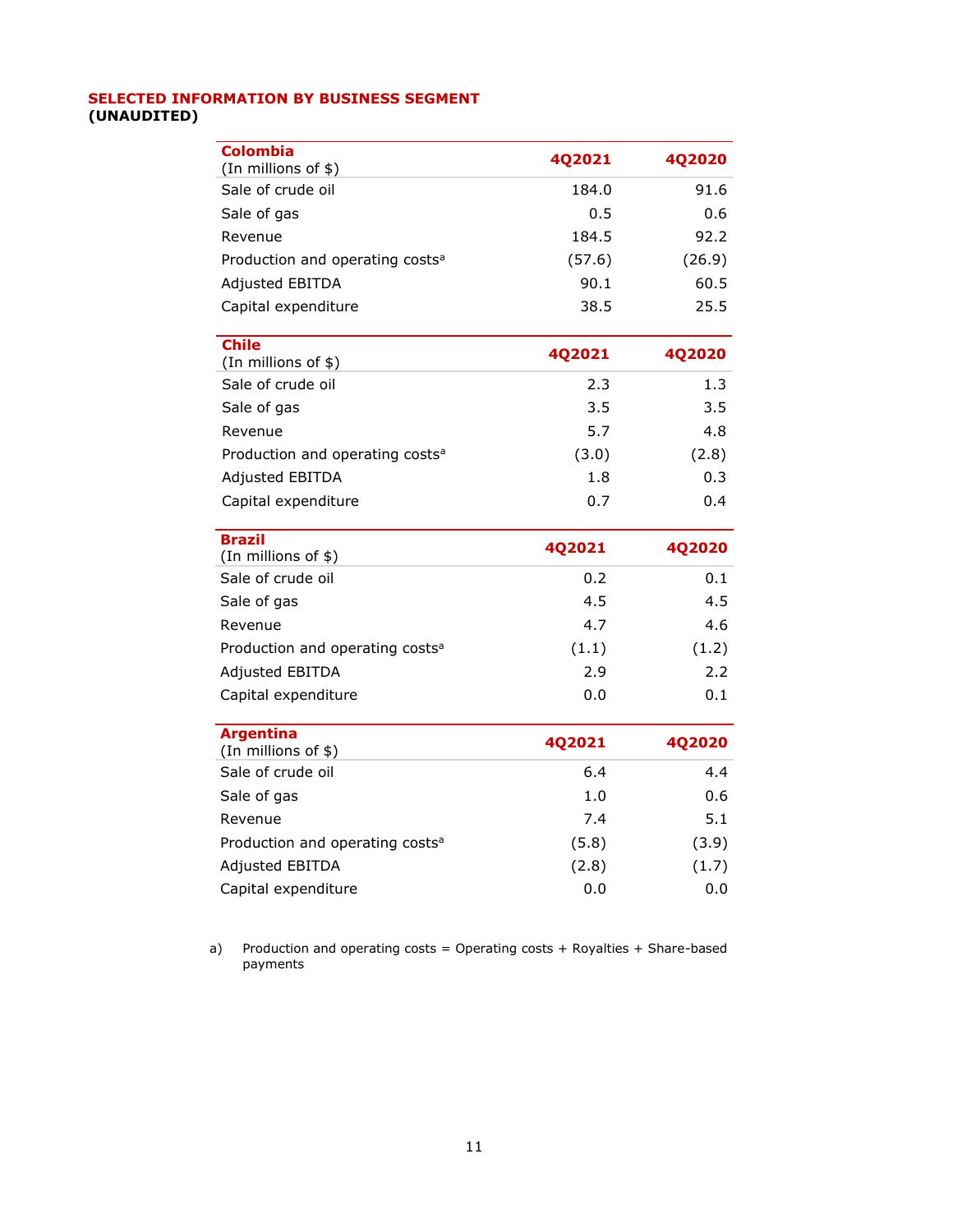### **CONSOLIDATED STATEMENT OF INCOME (QUARTERLY INFORMATION UNAUDITED)**

| $(In$ millions of $$)$                        | 402021                   | 402020  | <b>FY2021</b> | <b>FY2020</b> |
|-----------------------------------------------|--------------------------|---------|---------------|---------------|
| <b>REVENUE</b>                                |                          |         |               |               |
| Sale of crude oil                             | 192.9                    | 97.5    | 647.6         | 359.6         |
| Sale of gas                                   | 9.5                      | 9.2     | 40.9          | 34.1          |
| <b>TOTAL REVENUE</b>                          | 202.4                    | 106.7   | 688.5         | 393.7         |
| Commodity risk management contracts           | (2.5)                    | (17.5)  | (109.2)       | 8.1           |
| Production and operating costs                | (67.6)                   | (34.9)  | (212.8)       | (125.1)       |
| Geological and geophysical expenses (G&G)     | (0.6)                    | (4.8)   | (7.9)         | (14.9)        |
| Administrative expenses (G&A)                 | (11.0)                   | (16.0)  | (46.8)        | (50.3)        |
| Selling expenses                              | (3.4)                    | (0.9)   | (8.8)         | (5.8)         |
| Depreciation                                  | (22.2)                   | (28.8)  | (89.0)        | (118.1)       |
| Write-off of unsuccessful exploration efforts | $\overline{\phantom{a}}$ | (48.9)  | (12.3)        | (52.7)        |
| Impairment loss on non-financial assets       | (17.6)                   | (35.4)  | (4.3)         | (133.9)       |
| Other operating                               | (8.0)                    | (2.7)   | (11.7)        | (11.7)        |
| <b>OPERATING PROFIT (LOSS)</b>                | 69.4                     | (83.1)  | 185.8         | (110.7)       |
| Financial costs, net                          | (13.1)                   | (16.4)  | (62.5)        | (61.4)        |
| Foreign exchange gain (loss)                  | (0.4)                    | (6.3)   | 5.0           | (13.0)        |
| PROFIT (LOSS) BEFORE INCOME TAX               | 56.0                     | (105.8) | 128.4         | (185.1)       |
| Income tax                                    | (19.1)                   | (13.4)  | (67.3)        | (47.9)        |
| <b>PROFIT (LOSS) FOR THE PERIOD</b>           | 36.9                     | (119.2) | 61.1          | (233.0)       |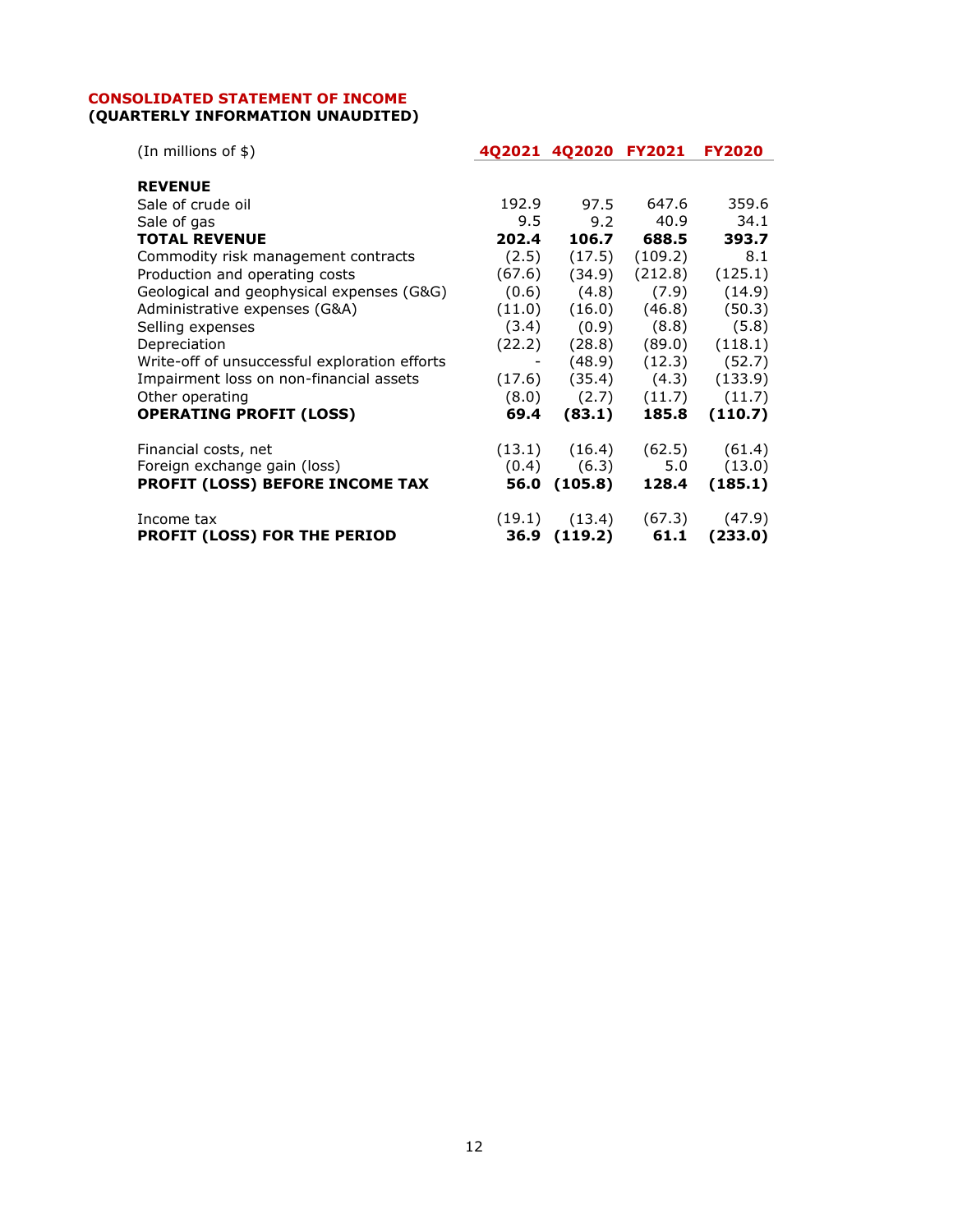# **SUMMARIZED CONSOLIDATED STATEMENT OF FINANCIAL POSITION (QUARTERLY INFORMATION UNAUDITED)**

| (In millions of $$$ )                                                                                                                               | Dec '21 Dec '20                        |                                        |
|-----------------------------------------------------------------------------------------------------------------------------------------------------|----------------------------------------|----------------------------------------|
| <b>Non-Current Assets</b><br>Property, plant and equipment<br>Other non-current assets<br><b>Total Non-Current Assets</b>                           | 614.0<br>49.2<br>663.2                 | 614.7<br>54.0<br>668.7                 |
| <b>Current Assets</b><br><b>Inventories</b><br>Trade receivables<br>Other current assets<br>Cash at bank and in hand<br><b>Total Current Assets</b> | 10.9<br>70.5<br>50.6<br>100.6<br>232.6 | 13.3<br>46.9<br>29.5<br>201.9<br>291.6 |
| <b>Total Assets</b>                                                                                                                                 | 895.7                                  | 960.3                                  |
| <b>Equity</b><br>Equity attributable to owners of GeoPark<br><b>Total Equity</b>                                                                    | -61.9<br>$-61.9$                       | $-109.2$<br>$-109.2$                   |
| <b>Non-Current Liabilities</b><br><b>Borrowings</b><br>Other non-current liabilities<br><b>Total Non-Current Liabilities</b>                        | 656.2<br>97.8<br>754.0                 | 766.9<br>105.9<br>872.8                |
| <b>Current Liabilities</b><br>Borrowings<br>Other current liabilities<br><b>Total Current Liabilities</b>                                           | 17.9<br>185.7<br>203.7                 | 17.7<br>179.0<br>196.7                 |
| <b>Total Liabilities</b>                                                                                                                            | 957.7                                  | 1,069.5                                |
| <b>Total Liabilities and Equity</b>                                                                                                                 | 895.7                                  | 960.3                                  |

# **SUMMARIZED CONSOLIDATED STATEMENT OF CASH FLOW (QUARTERLY INFORMATION UNAUDITED)**

| $(In$ millions of \$)                         | 402021 402020 FY2021 FY2020 |      |                    |         |
|-----------------------------------------------|-----------------------------|------|--------------------|---------|
|                                               |                             |      |                    |         |
| Cash flow from operating activities           | 88.0                        | 77.1 | 216.8              | 168.7   |
| Cash flow used in investing activities        | (42.3)                      |      | $(26.0)$ $(126.6)$ | (347.6) |
| Cash flow (used in) from financing activities | (21.5)                      |      | $(13.1)$ $(190.4)$ | 271.1   |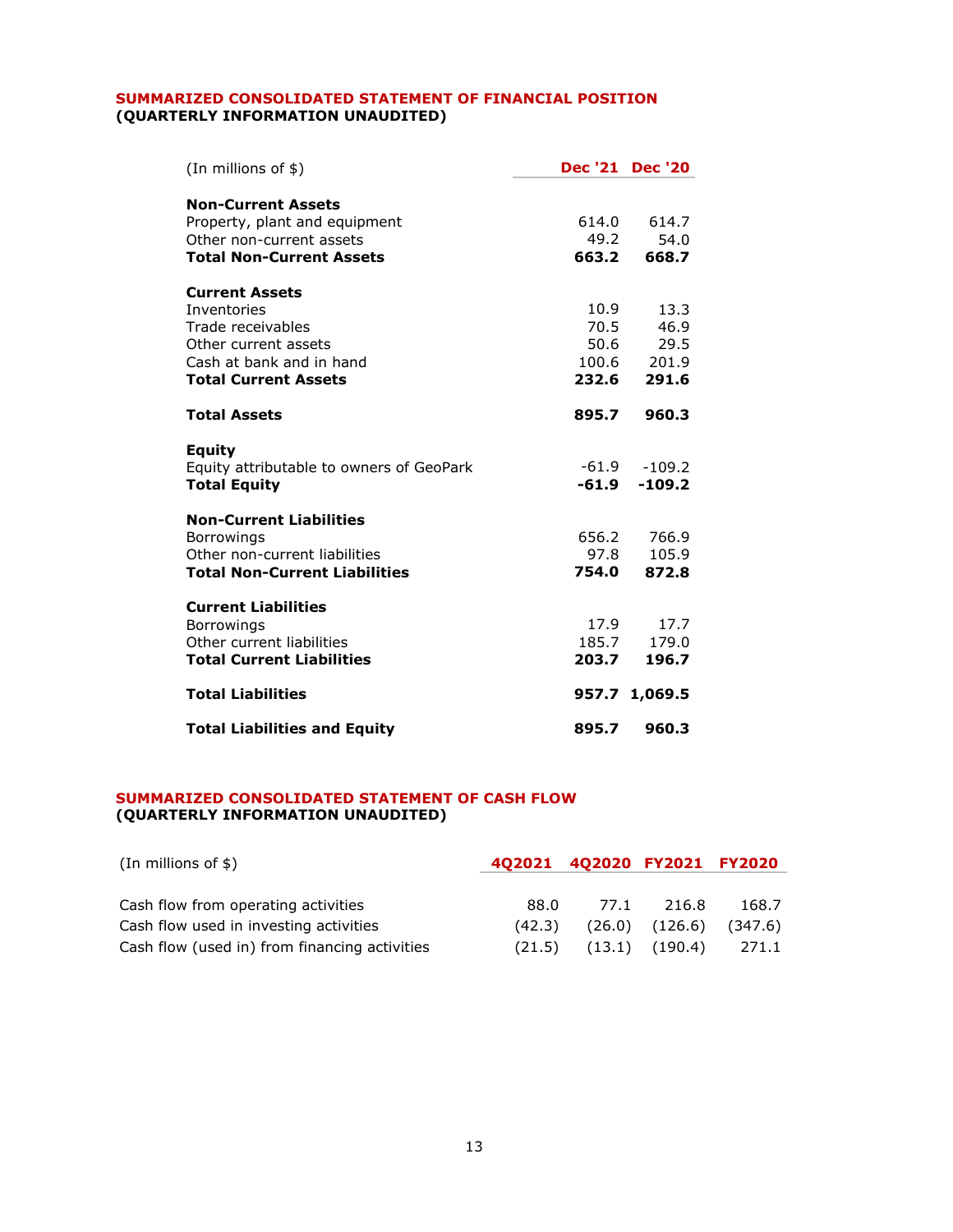# **RECONCILIATION OF ADJUSTED EBITDA TO PROFIT (LOSS) BEFORE INCOME TAX**

| FY2021 (In millions of \$)                                 | <b>Colombia</b> | <b>Chile</b>  |                          | <b>Brazil Argentina</b>  | Other <sup>(a)</sup>     | <b>Total</b> |
|------------------------------------------------------------|-----------------|---------------|--------------------------|--------------------------|--------------------------|--------------|
| <b>Adjusted EBITDA</b>                                     | 294.8           | 7.6           | 12.6                     | 2.1                      | (16.3)                   | 300.8        |
| Depreciation                                               | (61.3)          | (14.3)        | (4.1)                    | (9.1)                    | (0.2)                    | (89.0)       |
| Unrealized commodity risk management contracts             | 0.5             |               |                          | $\overline{\phantom{a}}$ |                          | 0.5          |
| Write-off of unsuccessful exploration efforts & impairment | (7.8)           | (22.1)        | $\overline{\phantom{a}}$ | 13.3                     | $\overline{\phantom{a}}$ | (16.6)       |
| Share based payment                                        | (0.8)           | (0.1)         | $\overline{\phantom{a}}$ | $\overline{\phantom{a}}$ | (5.7)                    | (6.6)        |
| Lease Accounting - IFRS 16                                 | 4.3             | 0.8           | 1.6                      | 0.6                      | 0.2                      | 7.5          |
| Others                                                     | (0.7)           | (1.1)         | (0.6)                    | (7.5)                    | (0.9)                    | (10.8)       |
| <b>OPERATING PROFIT (LOSS)</b>                             | 229.0           | (29.2)        | 9.5                      | (0.6)                    | (22.9)                   | 185.8        |
| Financial costs, net                                       |                 |               |                          |                          |                          | (62.5)       |
| Foreign exchange charges, net                              |                 |               |                          |                          |                          | 5.1          |
| <b>PROFIT BEFORE INCOME TAX</b>                            |                 |               |                          |                          |                          | 128.4        |
| FY2020 (In millions of \$)                                 | <b>Colombia</b> | <b>Chile</b>  |                          | <b>Brazil Argentina</b>  | Other <sup>(a)</sup>     | <b>Total</b> |
| <b>Adjusted EBITDA</b>                                     | 218.5           | 8.1           | 4.8                      | 1.2                      | (15.1)                   | 217.5        |
| Depreciation                                               | (63.7)          | (33.6)        | (3.7)                    | (16.6)                   | (0.5)                    | (118.1)      |
| Unrealized commodity risk management contracts             | (13.0)          | 0.0           | 0.0                      | 0.0                      | 0.0                      | (13.0)       |
| Write-off of unsuccessful exploration efforts & impairment | (2.0)           | (132.1)       | (2.3)                    | (16.2)                   | (34.0)                   | (186.5)      |
| Share based payment                                        | (0.7)           | (0.2)         | (0.1)                    | (0.3)                    | (7.1)                    | (8.4)        |
| Lease Accounting - IFRS 16                                 | 5.8             | 0.1           | 2.2                      | 0.9                      | 0.4                      | 9.4          |
| Others                                                     | (0.2)           | (1.0)         | 0.3                      | (1.6)                    | (9.2)                    | (11.7)       |
| <b>OPERATING PROFIT (LOSS)</b>                             |                 | 144.8 (158.6) | $1.2$                    | (32.6)                   | (65.5)                   | (110.7)      |
| Financial costs, net                                       |                 |               |                          |                          |                          | (61.4)       |
| Foreign exchange charges, net                              |                 |               |                          |                          |                          | (13.0)       |
| <b>LOSS BEFORE INCOME TAX</b>                              |                 |               |                          |                          |                          | (185.1)      |

(a) Includes Peru, Ecuador and Corporate.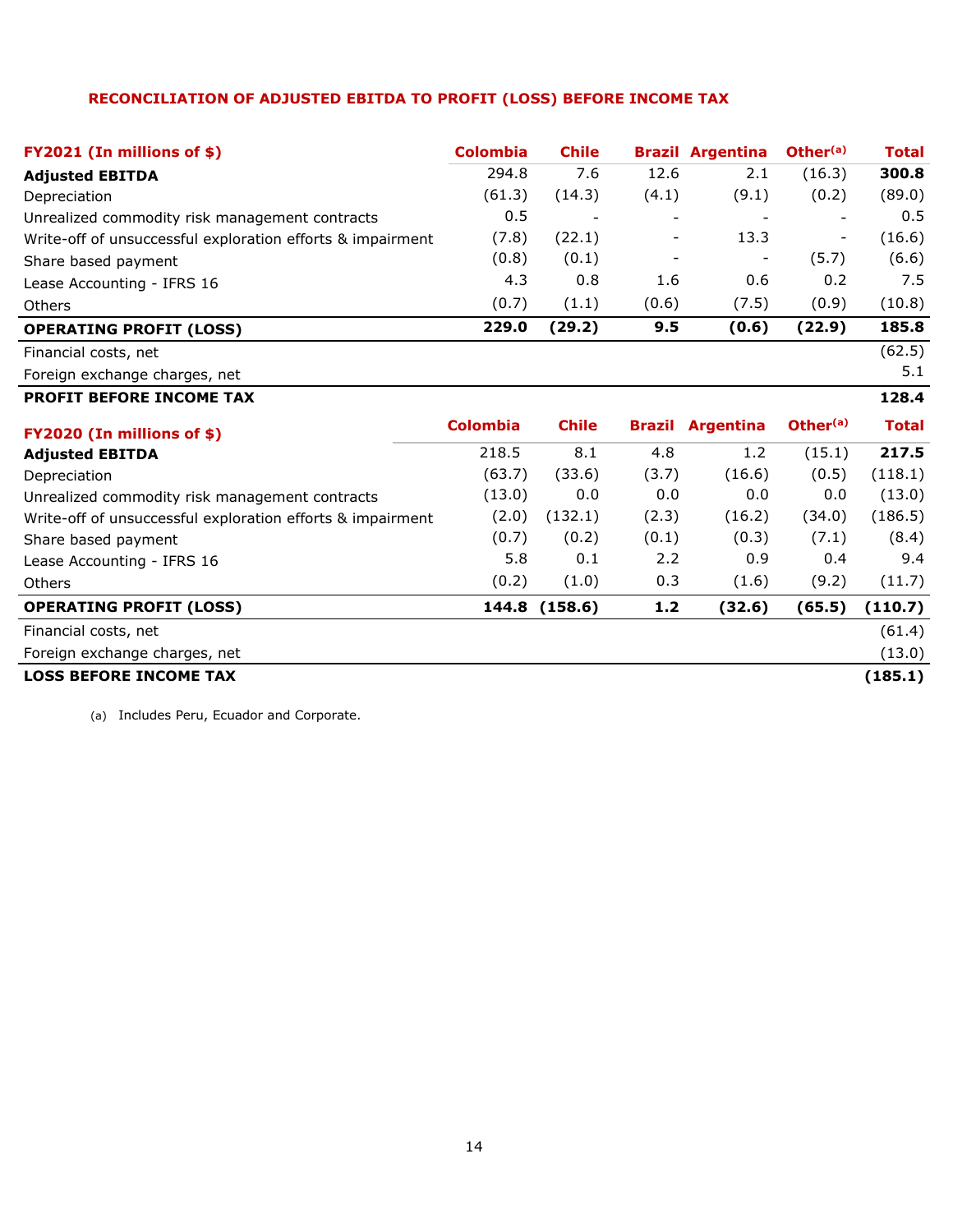# **2022 FREE CASH FLOW CALCULATION AND SENSITIVITIES TO DIFFERENT BRENT OIL PRICES**

| 2022 Free Cash Flow <sup>7</sup>             | \$65-70 per bbl | \$80-85 per bbl | \$95-100 per bbl |
|----------------------------------------------|-----------------|-----------------|------------------|
| (in millions of $$$ )                        |                 |                 |                  |
| <b>Operating Netback</b>                     | 420-470         | 510-550         | 560-580          |
| Adjusted EBITDA                              | 370-430         | 460-500         | 510-530          |
| Cash Taxes                                   | (40-45)         | (40-45)         | (40-45)          |
| Capital Expenditures                         | (160-180)       | (160-180)       | $(160-180)$      |
| Mandatory Debt Service Payments <sup>8</sup> | (38-42)         | (38-42)         | (38-42)          |
| Free Cash Flow                               | 110-150         | 210-240         | 260-280          |
| Free Cash Flow Yield (in %)                  | 11-18%          | 25-30%          | $31 - 33%$       |

The table below provides sensitivities to different Brent oil prices using the 2022 base work program:

Adjusted EBITDA is defined as profit for the period (determined as if IFRS 16 Leases has not been adopted), before net finance cost, income tax, depreciation, amortization, certain non-cash items such as impairments and write-offs of unsuccessful exploration efforts, accrual of share-based payment, unrealized result on commodity risk management contracts, geological and geophysical expenses allocated to capitalized projects, and other non-recurring events. Operating Netback is equivalent to Adjusted EBITDA before cash expenses included in Administrative, Geological and Geophysical and Other operating expenses.

Free cash flow is used here as Adjusted EBITDA less income tax paid included in cash flows from operating activities, less capital expenditures included in cash flows used in investing activities, less mandatory interest payments included in cash flows used in financing activities.

Free cash flow yield is calculated as free cash flow divided by GeoPark's average market capitalization from January 3 to February 28, 2022.

 $7$  Brent oil price assumptions refer to March-December 2022 and consider a \$3-4 Vasconia/Brent differential. Free cash flow excludes changes in working capital.

<sup>&</sup>lt;sup>8</sup> Excluding potential and voluntary prepayments on existing financial debt.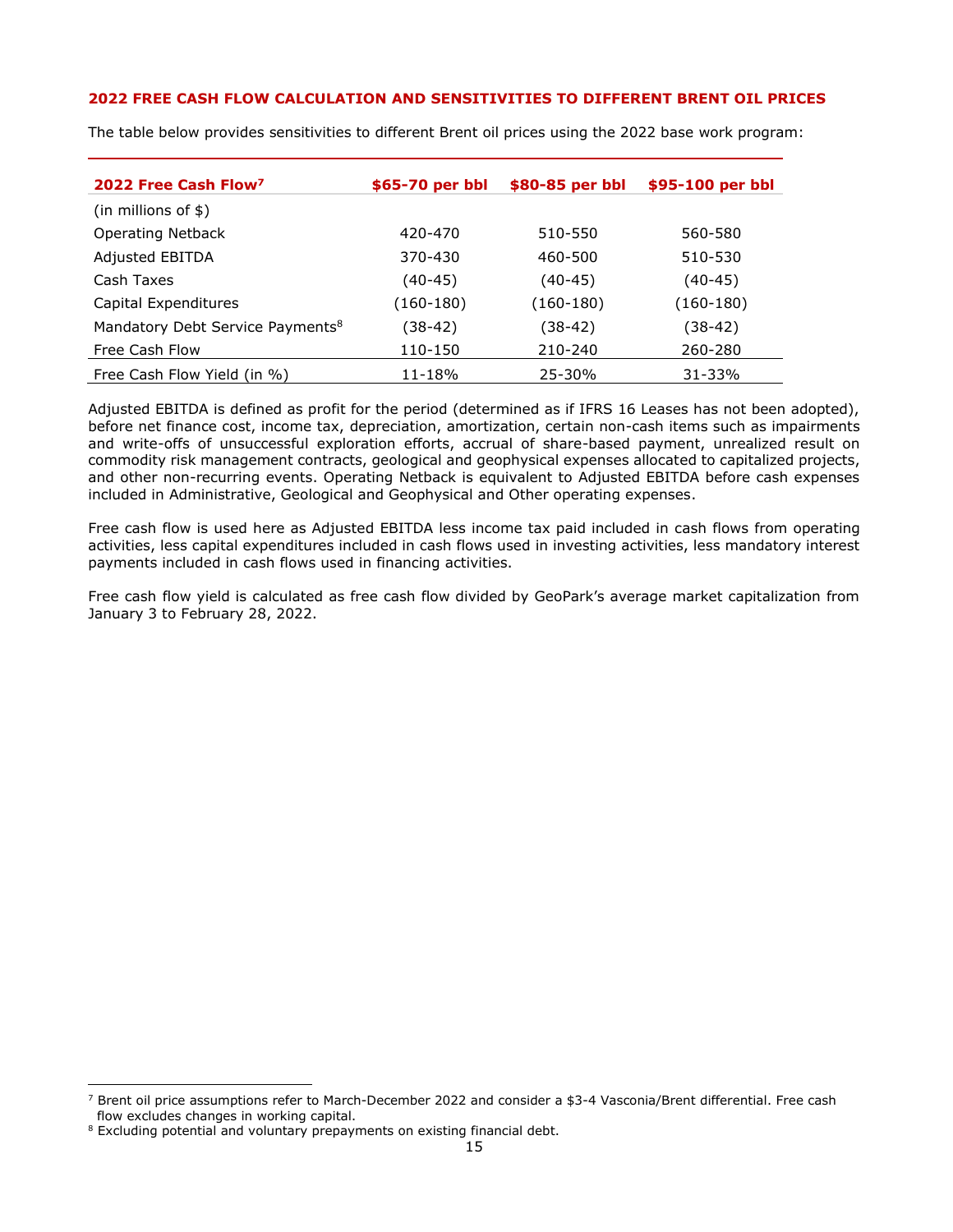# **CONFERENCE CALL INFORMATION**

### **Reporting Date for 4Q2021 Results Release**

GeoPark management will host a conference call on March 10, 2022 at 10:00 am (Eastern Standard Time) to discuss the 4Q2021 financial results.

To listen to the call, participants can access the webcast located in the Investor Support section of the Company's website at [www.geo-park.com,](http://www.geo-park.com/) or by clicking below: <https://event.on24.com/wcc/r/3575585/D8C22C704081598319ACA0C7BF36387F>

Interested parties may participate in the conference call by dialing the numbers provided below:

United States Participants: 844-200-6205 International Participants: +1 929-526-1599 Passcode: 376830

Please allow extra time prior to the call to visit the website and download any streaming media software that might be required to listen to the webcast.

An archive of the webcast replay will be made available in the Investor Support section of the Company's website at www.geo-park.com after the conclusion of the live call.

# **For further information, please contact:**

## **INVESTORS:**

| <b>Stacy Steimel</b><br>Shareholder Value Director<br>$T: +56222429600$ | ssteimel@geo-park.com |
|-------------------------------------------------------------------------|-----------------------|
| Miguel Bello<br>Market Access Director<br>$T: +56222429600$             | mbello@geo-park.com   |
| Diego Gully<br><b>Investor Relations Director</b><br>$T: +541143129400$ | dgully@geo-park.com   |

## **MEDIA:**

Communications Department communications@geo-park.com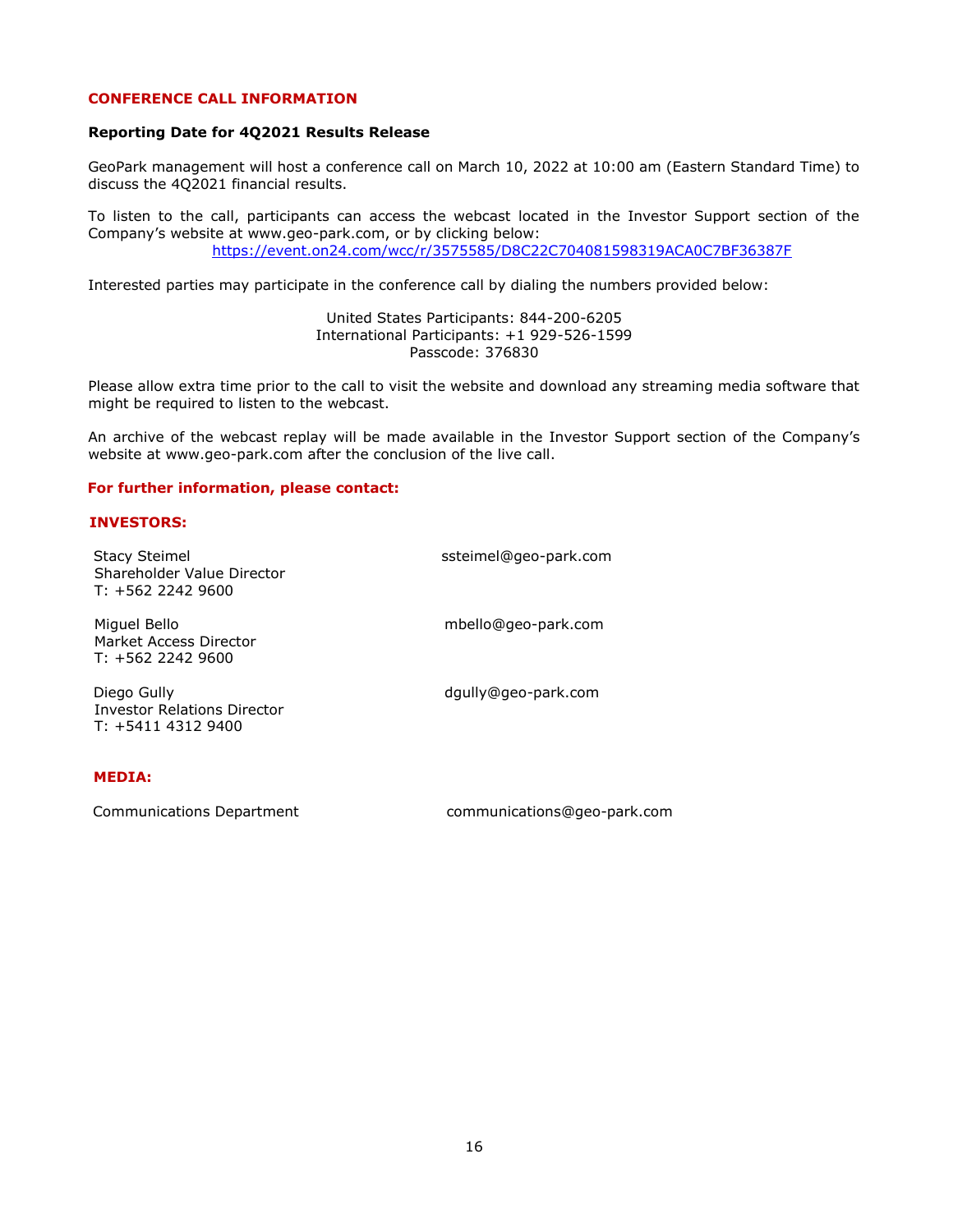# **GLOSSARY**

| <b>2024 Notes</b>                | 6.500% Senior Notes due 2024                                                                                                                                                                                                                                                                                                                                                                                                                |
|----------------------------------|---------------------------------------------------------------------------------------------------------------------------------------------------------------------------------------------------------------------------------------------------------------------------------------------------------------------------------------------------------------------------------------------------------------------------------------------|
| 2027 Notes                       | 5.500% Senior Notes due 2027                                                                                                                                                                                                                                                                                                                                                                                                                |
| <b>Adjusted EBITDA</b>           | Adjusted EBITDA is defined as profit for the period before net<br>finance costs, income tax, depreciation, amortization, the effect of<br>IFRS 16, certain non-cash items such as impairments and write-offs<br>of unsuccessful efforts, accrual of share-based payments,<br>unrealized results on commodity risk management contracts and<br>other non-recurring events                                                                    |
| <b>Adjusted EBITDA per boe</b>   | Adjusted EBITDA divided by total boe deliveries                                                                                                                                                                                                                                                                                                                                                                                             |
| <b>Operating Netback per boe</b> | Revenue, less production and operating costs (net of depreciation<br>charges and accrual of stock options and stock awards, the effect<br>of IFRS 16), selling expenses, and realized results on commodity<br>risk management contracts, divided by total boe deliveries.<br>Operating Netback is equivalent to Adjusted EBITDA net of cash<br>expenses included in Administrative, Geological and Geophysical<br>and Other operating costs |
| <b>Bbl</b>                       | Barrel                                                                                                                                                                                                                                                                                                                                                                                                                                      |
| <b>Boe</b>                       | Barrels of oil equivalent                                                                                                                                                                                                                                                                                                                                                                                                                   |
| <b>Boepd</b>                     | Barrels of oil equivalent per day                                                                                                                                                                                                                                                                                                                                                                                                           |
| <b>Bopd</b>                      | Barrels of oil per day                                                                                                                                                                                                                                                                                                                                                                                                                      |
| D&M                              | DeGolyer and MacNaughton                                                                                                                                                                                                                                                                                                                                                                                                                    |
| <b>Free Cash Flow</b>            | Operating cash flow less cash flow used in investment activities                                                                                                                                                                                                                                                                                                                                                                            |
| <b>F&amp;D</b> costs             | Finding and Development costs, calculated as capital expenditures<br>divided by the applicable net reserve additions before changes in<br>Future Development Capital                                                                                                                                                                                                                                                                        |
| G&A                              | Administrative Expenses                                                                                                                                                                                                                                                                                                                                                                                                                     |
| G&G                              | Geological & Geophysical Expenses                                                                                                                                                                                                                                                                                                                                                                                                           |
| <b>LTM</b>                       | Last Twelve Months                                                                                                                                                                                                                                                                                                                                                                                                                          |
| Mboe                             | Thousand barrels of oil equivalent                                                                                                                                                                                                                                                                                                                                                                                                          |
| <b>Mmbo</b>                      | Million barrels of oil                                                                                                                                                                                                                                                                                                                                                                                                                      |
| <b>Mmboe</b>                     | Million barrels of oil equivalent                                                                                                                                                                                                                                                                                                                                                                                                           |
| <b>Mcfpd</b>                     | Thousand cubic feet per day                                                                                                                                                                                                                                                                                                                                                                                                                 |
| <b>Mmcfpd</b>                    | Million cubic feet per day                                                                                                                                                                                                                                                                                                                                                                                                                  |
| Mm <sup>3</sup> /day             | Thousand cubic meters per day                                                                                                                                                                                                                                                                                                                                                                                                               |
| <b>PRMS</b>                      | Petroleum Resources Management System                                                                                                                                                                                                                                                                                                                                                                                                       |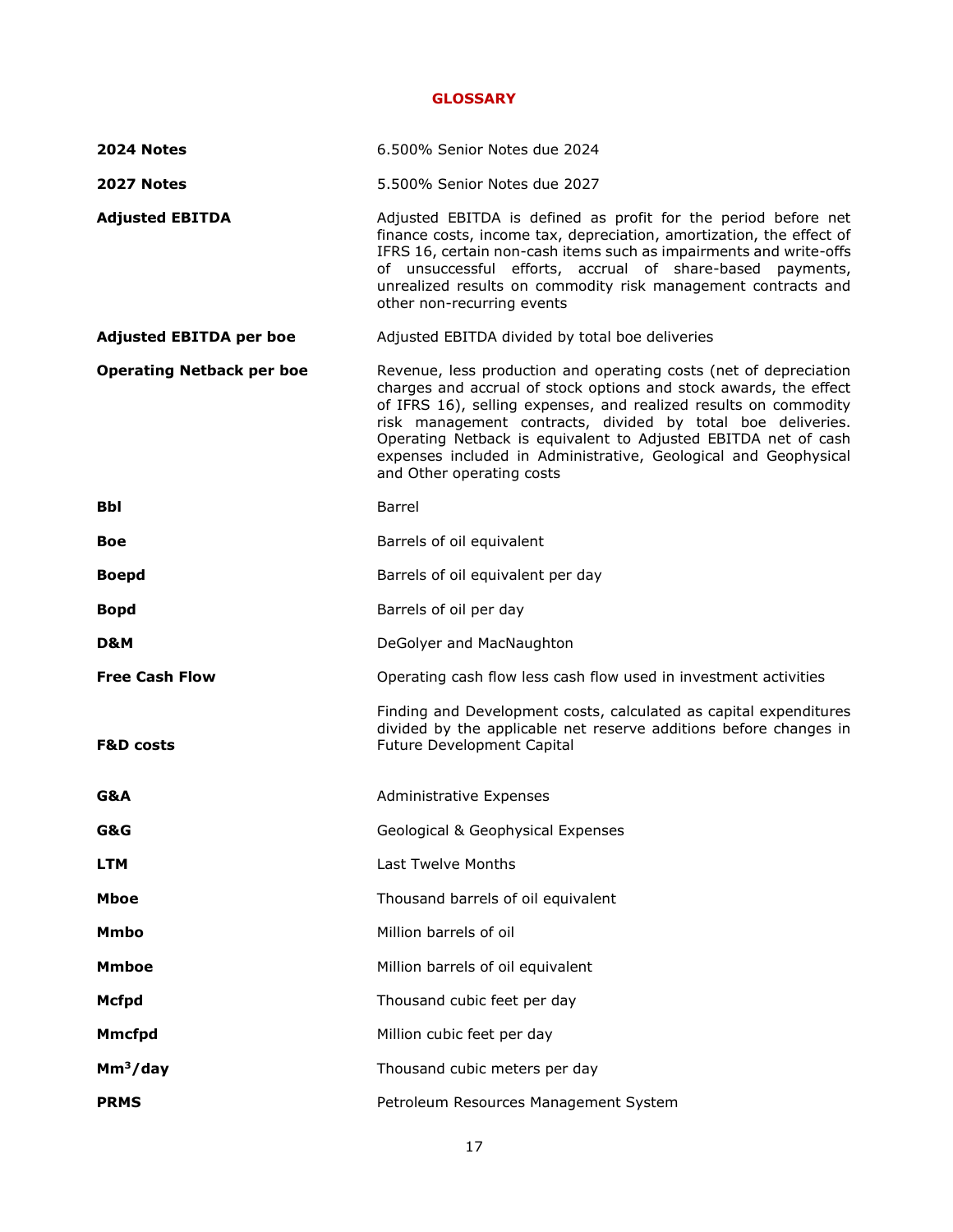| WI    | Working interest                                                                                                                |
|-------|---------------------------------------------------------------------------------------------------------------------------------|
| NPV10 | Present value of estimated future oil and gas revenue, net of<br>estimated direct expenses, discounted at an annual rate of 10% |
| Sqkm  | Square kilometers                                                                                                               |

**NOTICE**

Additional information about GeoPark can be found in the "Investor Support" section on the website at www.geo-park.com.

Rounding amounts and percentages: Certain amounts and percentages included in this press release have been rounded for ease of presentation. Percentage figures included in this press release have not in all cases been calculated on the basis of such rounded figures, but on the basis of such amounts prior to rounding. For this reason, certain percentage amounts in this press release may vary from those obtained by performing the same calculations using the figures in the financial statements. In addition, certain other amounts that appear in this press release may not sum due to rounding.

This press release contains certain oil and gas metrics, including information per share, operating netback, reserve life index and others, which do not have standardized meanings or standard methods of calculation and therefore such measures may not be comparable to similar measures used by other companies. Such metrics have been included herein to provide readers with additional measures to evaluate the Company's performance; however, such measures are not reliable indicators of the future performance of the Company and future performance may not compare to the performance in previous periods.

# **CAUTIONARY STATEMENTS RELEVANT TO FORWARD-LOOKING INFORMATION**

This press release contains statements that constitute forward-looking statements. Many of the forwardlooking statements contained in this press release can be identified by the use of forward-looking words such as ''anticipate,'' ''believe,'' ''could,'' ''expect,'' ''should,'' ''plan,'' ''intend,'' ''will,'' ''estimate'' and ''potential,'' among others.

Forward-looking statements that appear in a number of places in this press release include, but are not limited to, statements regarding the intent, belief or current expectations, regarding various matters, including the Manati gas field divestment, emission reduction goals, expected or future production, production growth and operating and financial performance, operating netback, future opportunities, our dividend or other distributions and capital expenditures plan. Forward-looking statements are based on management's beliefs and assumptions, and on information currently available to the management. Such statements are subject to risks and uncertainties, and actual results may differ materially from those expressed or implied in the forwardlooking statements due to various factors.

Forward-looking statements speak only as of the date they are made, and the Company does not undertake any obligation to update them in light of new information or future developments or to release publicly any revisions to these statements in order to reflect later events or circumstances, or to reflect the occurrence of unanticipated events. For a discussion of the risks facing the Company which could affect whether these forward-looking statements are realized, see filings with the U.S. Securities and Exchange Commission (SEC).

Oil and gas production figures included in this release are stated before the effect of royalties paid in kind, consumption and losses. Annual production per day is obtained by dividing total production by 365 days.

**Information about oil and gas reserves**: The SEC permits oil and gas companies, in their filings with the SEC, to disclose only proven, probable and possible reserves that meet the SEC's definitions for such terms. GeoPark uses certain terms in this press release, such as "PRMS Reserves" that the SEC's guidelines do not permit GeoPark from including in filings with the SEC. As a result, the information in the Company's SEC filings with respect to reserves will differ significantly from the information in this press release.

NPV10 for PRMS 1P, 2P and 3P reserves is not a substitute for the standardized measure of discounted future net cash flow for SEC proved reserves.